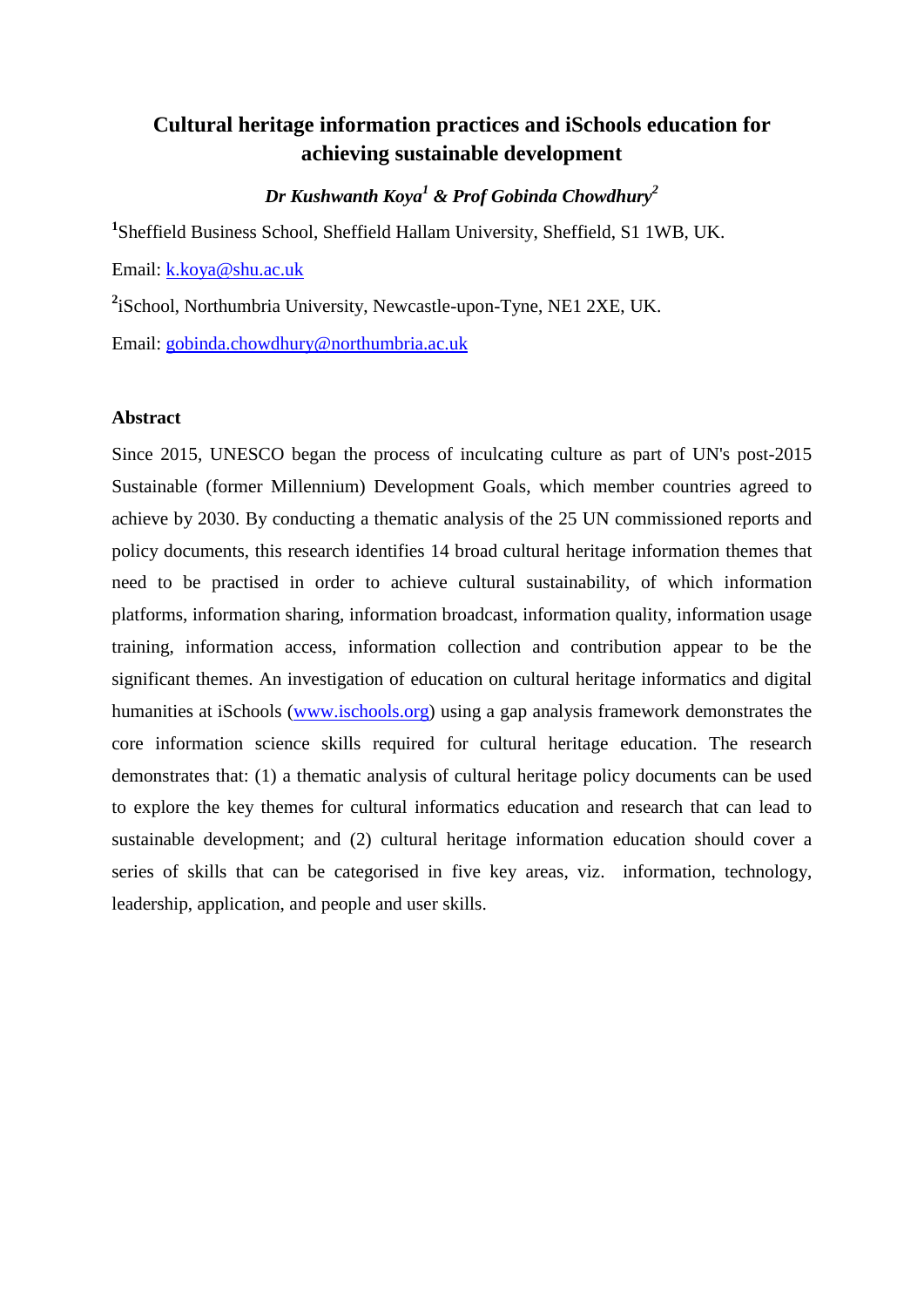### **Introduction**

#### *Background*

Sustainable development was formulated into UN's agenda in 1987 and ever since had informed research, policy, standards and educational programmes in multiple disciplines (Brundtland, 1987; LeBlanc, 2015). Although the environmental dimension has been discussed most frequently, economic and social dimensions together form the three pillars of sustainability (Gibson, 2006). Preservation of culture was seen as part of the social dimension until the UNESCO's World Commission on Culture and Development report (Our Creative Diversity) discussed the significant connection between sustainable development and culture (WCCD, 1995; Soini & Birkeland, 2015). Thereon, especially after UNESCO's "Decade of Culture 1988-1997" deliberations began to emerge in the forms of policy, practices and promotions within the UN and farther (Graber, 2006; UNESCO, 2001; 2005). Consequently, at different governmental layers, initiatives were proposed to sustain culture, and one of the initiatives was the Agenda 21 for Culture, whose prime objective was to integrate culture as the "fourth pillar" of sustainable development (Agenda 21 for Culture, 2015).

#### *Role of culture and cultural heritage information in sustainable development*

The role of culture in sustainable development has been recognised by academics in different areas including local government's planning strategies (Sacco et al., 2009), education (Mayor, 1999; Frietas, 2006), ecology (Nurse, 2006), industrial production (Cucek et al., 2012), tourism (Richards & Hall, 2003), creative industries (Bennett et al., 2014), agriculture (Hooper, 2013; Subhasinghe et al., 2009), political science (Focault, 2013), banking (Jeuken, 2010), food (Innocenti, 2018) and organizational management (Cartwright & Cooper, 1993). Cultural heritage is defined as *"the legacy of physical artifacts and intangible attributes of a group or society that are inherited from past generations, maintained in the present and bestowed for the benefit of future generations."* (UNESCO, 2018). UNESCO further affirms that cultural heritage is a key driver and enabler towards meeting the sustainable development goals (UNESCO, 2012). UNESCO further differentiates tangible and intangible heritage. Tangible heritage are mainly physical entities representing a culture such as monuments and buildings, paintings and sculptures etc. Intangible heritage are non-physical entities such as traditions, beliefs, language and knowledge etc.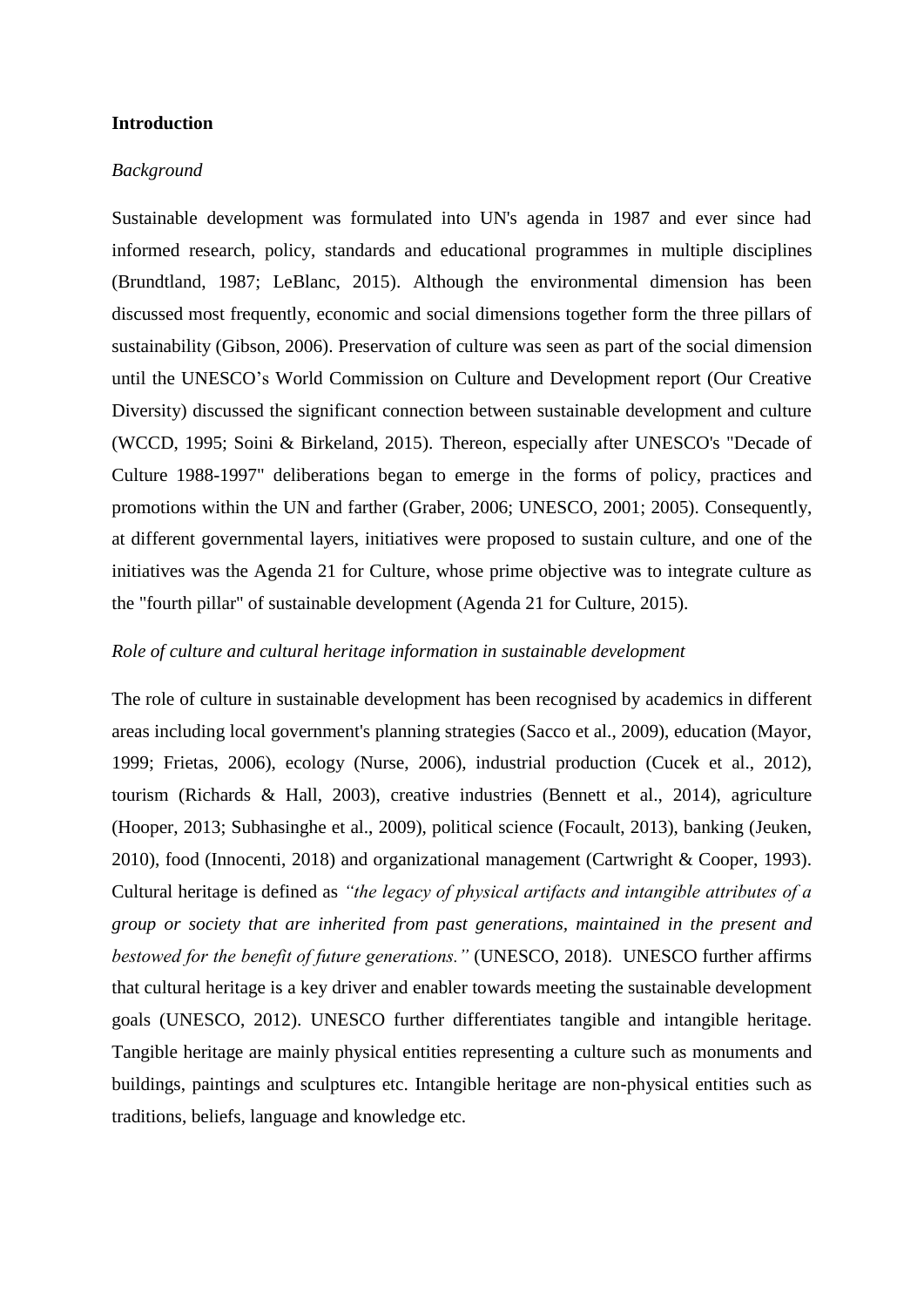Proactive communication of various cultural elements is highly essential in order to sustain culture, and thereby contribute towards sustainable development goals and creating knowledge. *"The Sustainable Development Goals (SDGs), otherwise known as the Global Goals, are a universal call to action to end poverty, protect the planet and ensure that all people enjoy peace and prosperity. These 17 Goals build on the successes of the [Millennium](http://www.undp.org/content/undp/en/home/sustainable-development-goals/background.html)  [Development](http://www.undp.org/content/undp/en/home/sustainable-development-goals/background.html) Goals, while including new areas such as climate change, economic inequality, innovation, sustainable consumption, peace and justice, among other priorities. The goals are interconnected – often the key to success on one will involve tackling issues more commonly associated with another"* (UNDP, 2019).

Digital resources like the Europeana Collections project have played a significant role in digitally preserving and communicating cultural heritage of Europe (Chowdhury, 2015; European Commission, 2016). Like Europeana, Smithsonian's digital collections and the Cabinet project attempt to communicate information relating to cultural heritage (Smithsonian Libraries, 2018; Cabinet, 2018). Europeana progressed from its initial strategy of focussing on aggregating, facilitating, distributing and engaging cultural heritage information between 2011 and 2015 to providing easy access to high quality content, continued engagement and partner scalability (Europeana, 2010; 2014). Although not explicit, cultural heritage is intrinsically built into several SDGs (Hosagrahar, 2018). Cultural heritage management's importance is being emphasised by several organisations, especially the EU, which declared 2018 it's 'Year of Culture' (Pasikowska-Schnass, 2018). Cultural heritage in general is found to raise development of urban and rural areas; encourages cultural tourism, creativity and innovation; creates jobs and appreciation of property value; improves quality of life, building social capital and cohesion; encourages education and learning and combats climate change to name a few (Pasikowska-Schnass, 2018; European Commission, 2015; 2017).

Cultural heritage, both tangible and intangible, connects us to the past and provides invaluable insights into our identities and evolution. It can play an important role in economic growth, poverty reduction and sustainable development (Chowdhury & Koya, 2017, World Bank, 2017; Ruthven & Chowdhury, 2015). The importance of heritage tourism for the economy has been well recognised by the World Tourism Organization and UNESCO, and it is believed that appropriate knowledge of cultural heritage can promote ethnic and heritage tourism and thereby contribute to the economic development of African countries (Teye et al., 2011). Traditional medical knowledge, which is generally considered the collective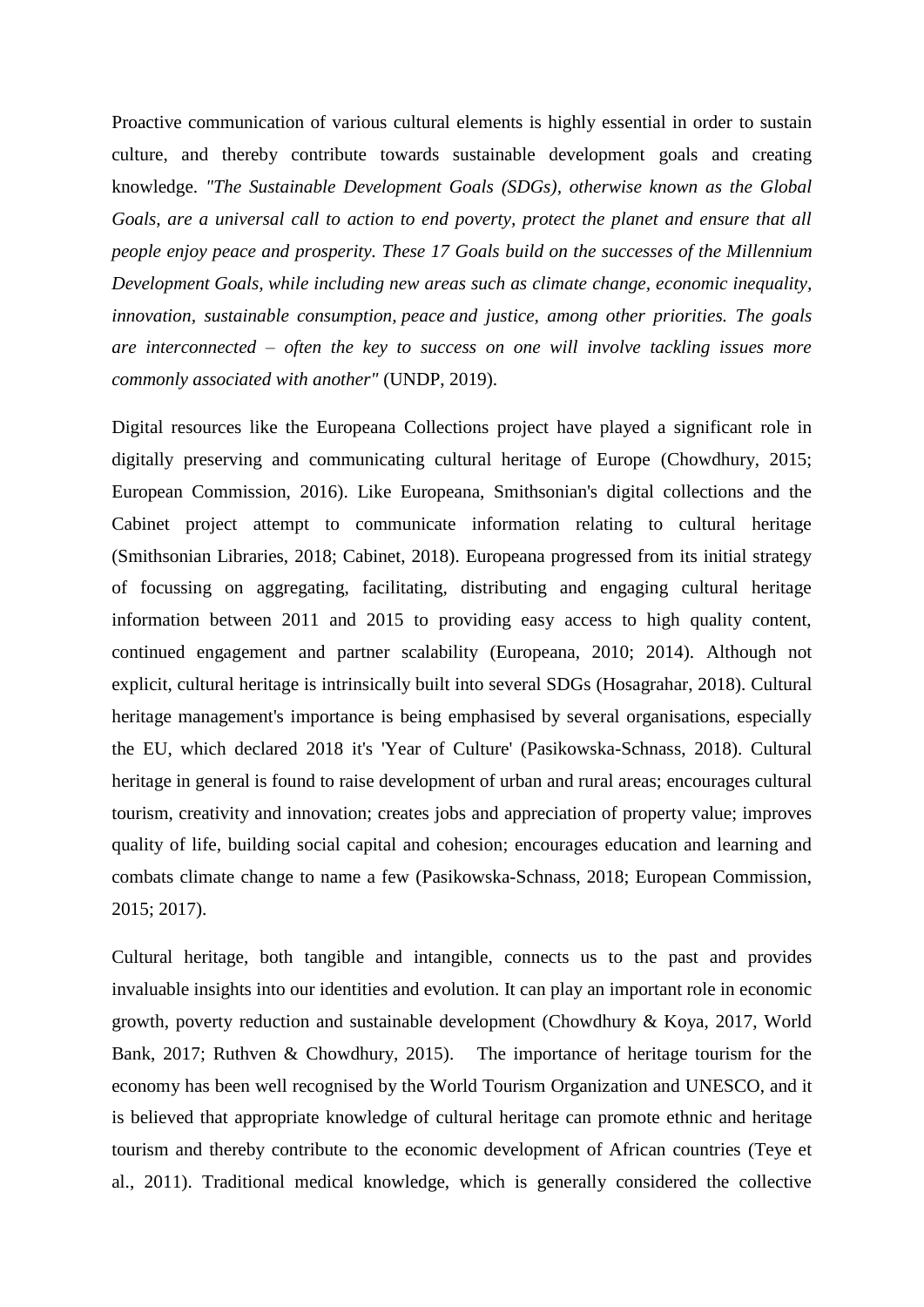heritage of a particular indigenous people or local community, has social, cultural and scientific value and is important for many indigenous peoples and local communities in Africa and Asia (World Intellectual Property Organisation, 2015).

Cultural heritage information can significantly boost our understanding of social structure and gender issues (Gravari-Barbas & Jacquot, 2014). Cultural heritage, and agriculture and farming are an integral part of some societies, according to the Food and Agriculture Organisation (2018). Cultural heritage promotes environmental sustainability through the intrinsic relationships between cultural diversity and biodiversity, by influencing consumption pattern through the contribution of traditional knowledge (UNESCO, 2013). Additionally, appropriate management of, and access to, cultural heritage from the traditional and indigenous knowledge pool significantly improves health and wellbeing of people in areas where modern medical facilities are hard to penetrate (UNESCO, 2018; Anyaoku et al., 2015). Cultural heritage information with appropriate tools and technologies can significantly boost creative industries, education and learning in almost every discipline, and through a multi-stakeholder approach (Europeana, 2014; Heritage Education Centre, 2018). This immensely improves classroom learnings of different aspects of life, science, art and culture. Based on the literature and reports, it can be stated that cultural heritage information has impact on different areas of life and society (see Figure 1).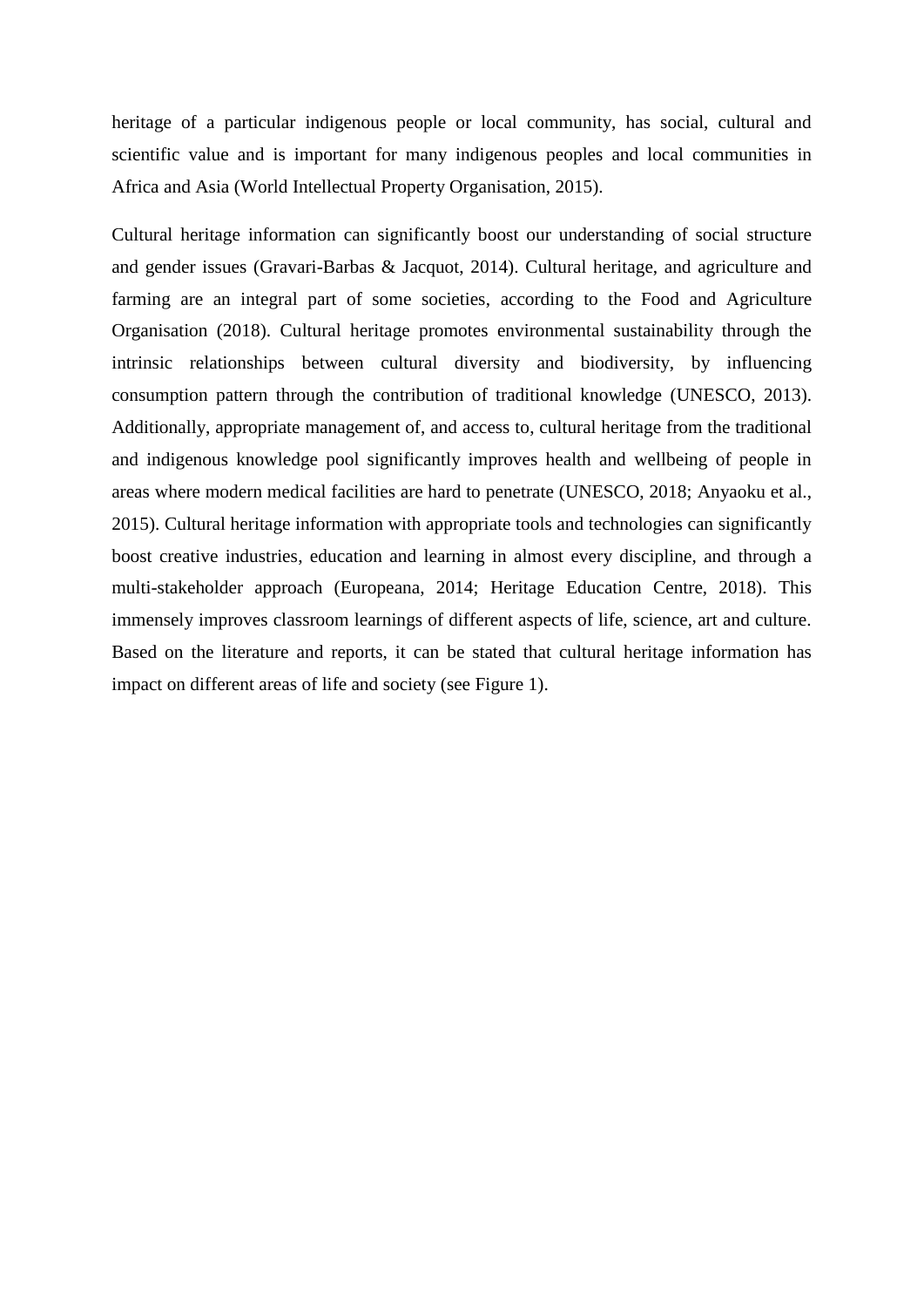

Figure 1. Impacts of cultural heritage information in different fields

It is essential that cultural heritage information is usable in every sense for it to be sustainable (Jemielniak & Wilamovski, 2017; Dobreva & Chowdhury, 2010). Broadly speaking, information practices consist of mechanisms and methods of collecting information, storage and access of information, seeking and usage of information, curation of information, sharing of information and disposal of information (Cox, 2012; McKenzie, 2003; Davenport, 2009; Chowdhury & Koya, 2017). However, information practices around cultural heritage towards achieving cultural sustainability remains unclear. Losing cultural heritage information essentially means losing knowledge, leading to several repercussions (Soini & Birkeland, 2014). UNESCO is currently tackling loss of cultural heritage information through its *Building Knowledge Societies* theme and recognises information and communication technologies (ICTs) as one of the primary keys to deal with the issue (UNESCO, 2018). Although not specific to cultural heritage information, the solutions it suggests are 'Open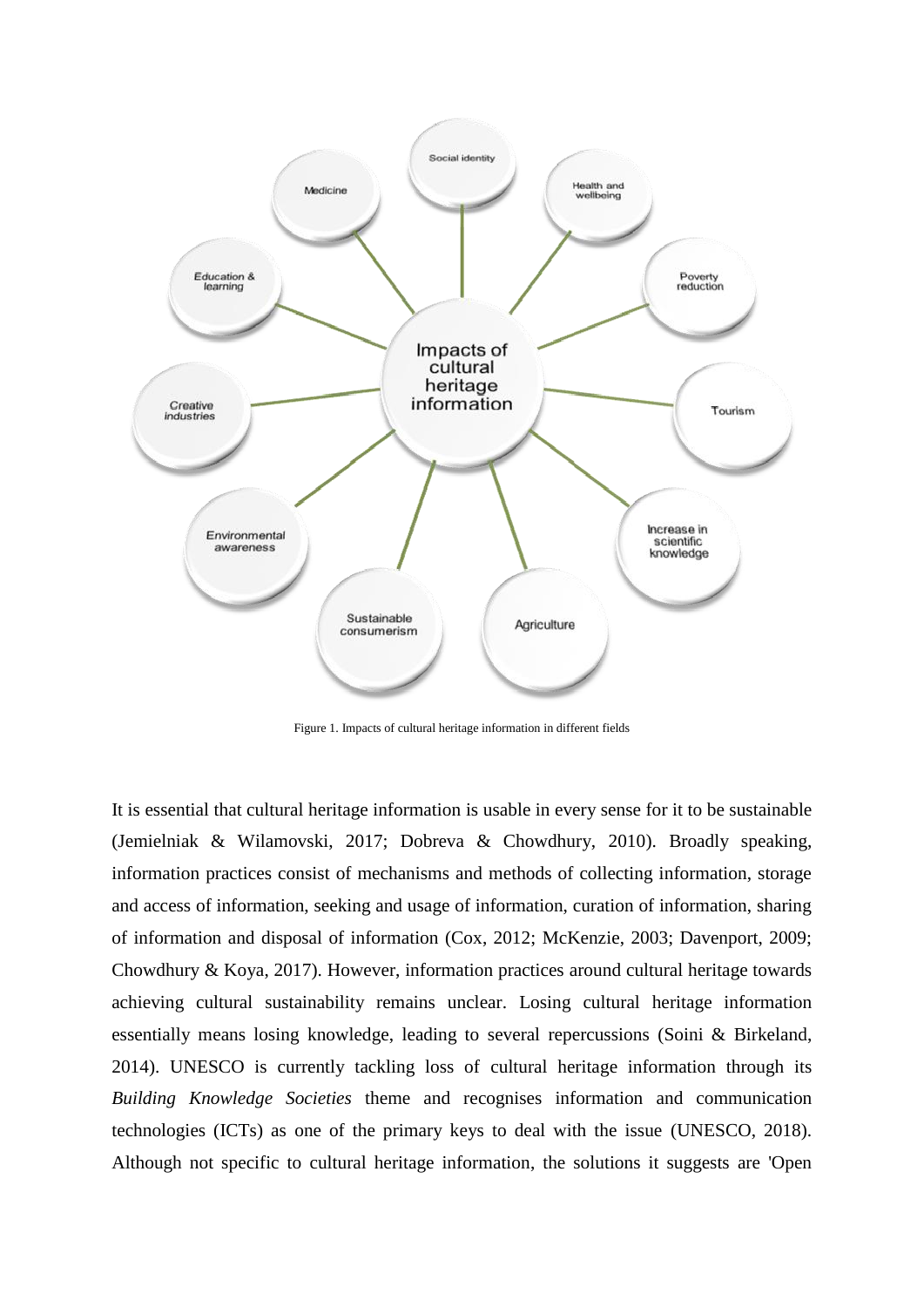access to scientific information', 'Open educational resources', 'Free and open source software', 'Open training platform' and 'Open distance learning' (UNESCO, 2018). During the World Summit on Information Societies (WSIS), along with the Internet Governance Forum, UNESCO recognised the need to continuously identify information practices which promote SDGs (WSIS, 2017).

The objective of this article is to mobilise research in the area of cultural heritage information practices aimed towards achieving cultural sustainability and study the training opportunities available through courses in Information Schools worldwide. Therefore this article attempts to address the following research questions (RQ):

RQ1. How to identify the various concepts of cultural heritage information management practices that are embedded in the official UN policy documents and commissioned studies?

RQ2. In what contexts should the cultural heritage information management practices be applied to achieve the UN's SDGs?

RQ3. What training in cultural informatics is available at iSchools in general?

RQ4. How to identify a core set of information skills that should form part of a cultural informatics course that can lead to sustainable development in different sectors?

Cultural informatics could perhaps be described as an applied academic area of information science to study cultural heritage and its wider socio-economic applications. Although it has a specific scope, often cultural information, falls under the digital humanities umbrella (Stanco et al., 2011; Sula, 2013; Robinson et al., 2015). Additionally, according to Robinson et al (2015) the common interests between the fields lie in digitisation, preservation, repositories, metadata and visualisation etc, hence the fields reinforce each other. It is necessary to explore the pedagogy available within this area as it is suggested that pedagogy in digital humanities and cultural informatics has not grown as much it has in research (Klein & Gold, 2016; Bail, 2014; Jones, 2013; Poole, 2017; Clement & Carter, 2017). However, as mentioned below, this is not the focus of this study.

### *Originality and significance*

The study contributes to the field of cultural informatics by recognising the cultural information practices necessary for achieving cultural sustainability, a key pillar in UN's vision of sustainable development. As the research mainly documents the UN studies and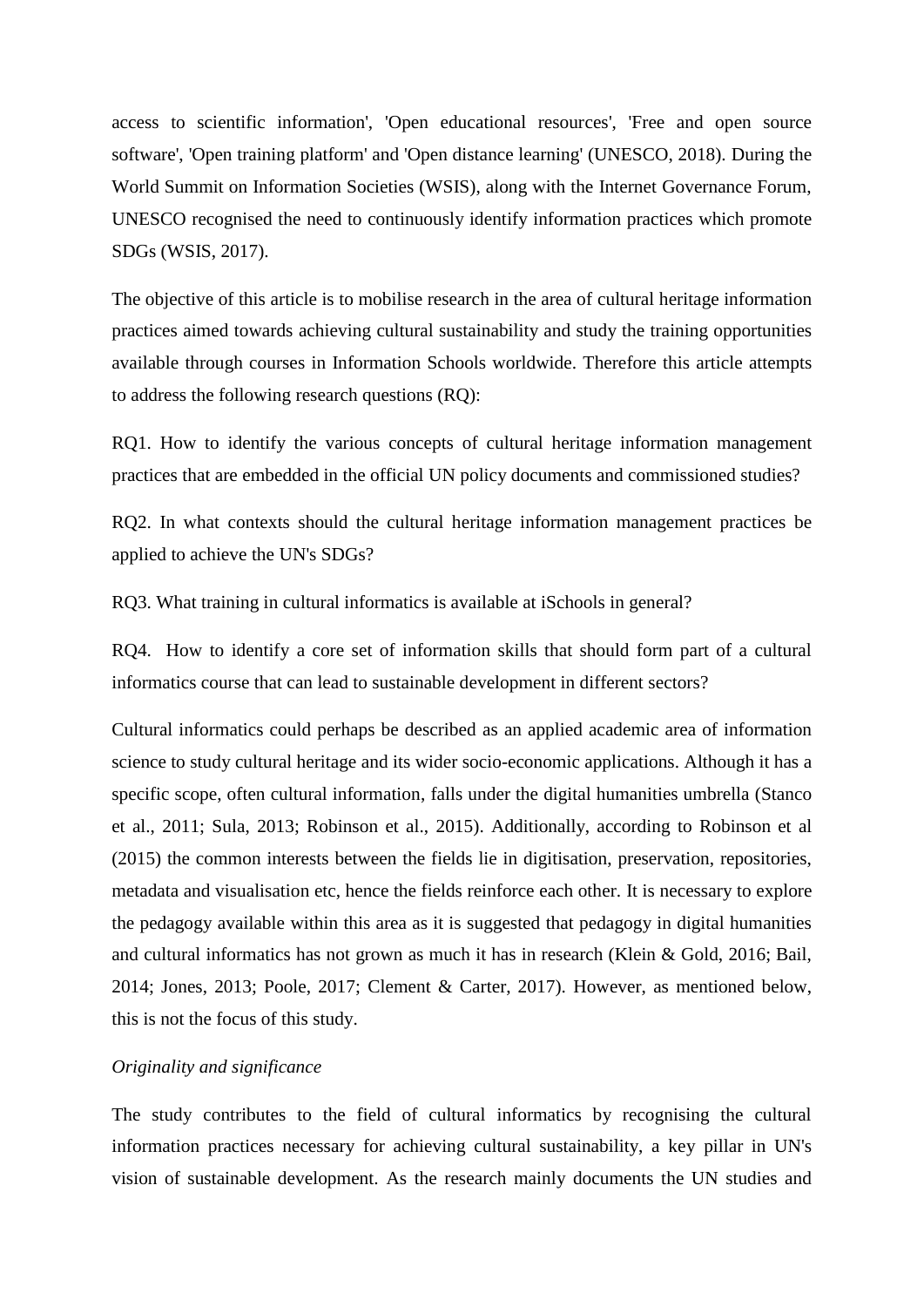global governments' assertions on cultural sustainability, it offers a global policy perspective of cultural information practices needing compliance for achieving cultural sustainability. Our study aims to draw attention of the Information research community towards the importance of cultural sustainability and initiate more discussions and debate leading to further research around teaching and research of cultural heritage information management and use for achieving SDGs in different areas. Additionally, the study's findings can potentially influence cultural informatics curriculum at higher education institutions through indicating the necessary information practices, their relevance to the current global stage and the nature of courses being offered etc.

#### **Methodology**

A two part methodology was built for this research. The first part addresses the first two research questions, which are to identify the cultural heritage information practices and the contexts where they occur in relation to SDGs. Using the cultural heritage information practices identified in the first part, the second part explores the training available in cultural informatics at iSchools (www.ischools.otg). This research specifically focusses on the training of cultural information practices in iSchools, as they are considered to be the most prominent group of institutions engaged in teaching and research in information; however, the resulting findings can be applicable to all higher education institutions dealing with Information Science, irrespective of the nomenclature of a specific course of study.

#### *Part one*

Agenda 21 is an action plan developed by the UN towards meeting SDGs since 1992 and further progression led to the creation of Agenda 21 for Culture in 2002, whose primary purpose was to unite cities and local governments to preserve culture from ground level and upwards (Agenda 21 for Culture, 2015). Thereon, it has produced and commissioned reports ratified under UN-HABITAT (United Nations Human Settlements Programme) and UNESCO (Smardon, 2008; UN-HABITAT, 2016). Twenty-five commissioned reports and policy documents of Agenda 21, listed in Appendix 1, were analysed using thematic analysis with the help of Nvivo (King, 2004). Thematic analysis is a structured process applied to discover, interpret, analyse and communicate various clusters of data or themes grounded in the text (Braun & Clarke, 2006; Denzin & Lincoln, 2011). Braun & Clarke's (2006) process of thematic analysis, as in Figure 2 was applied at this stage.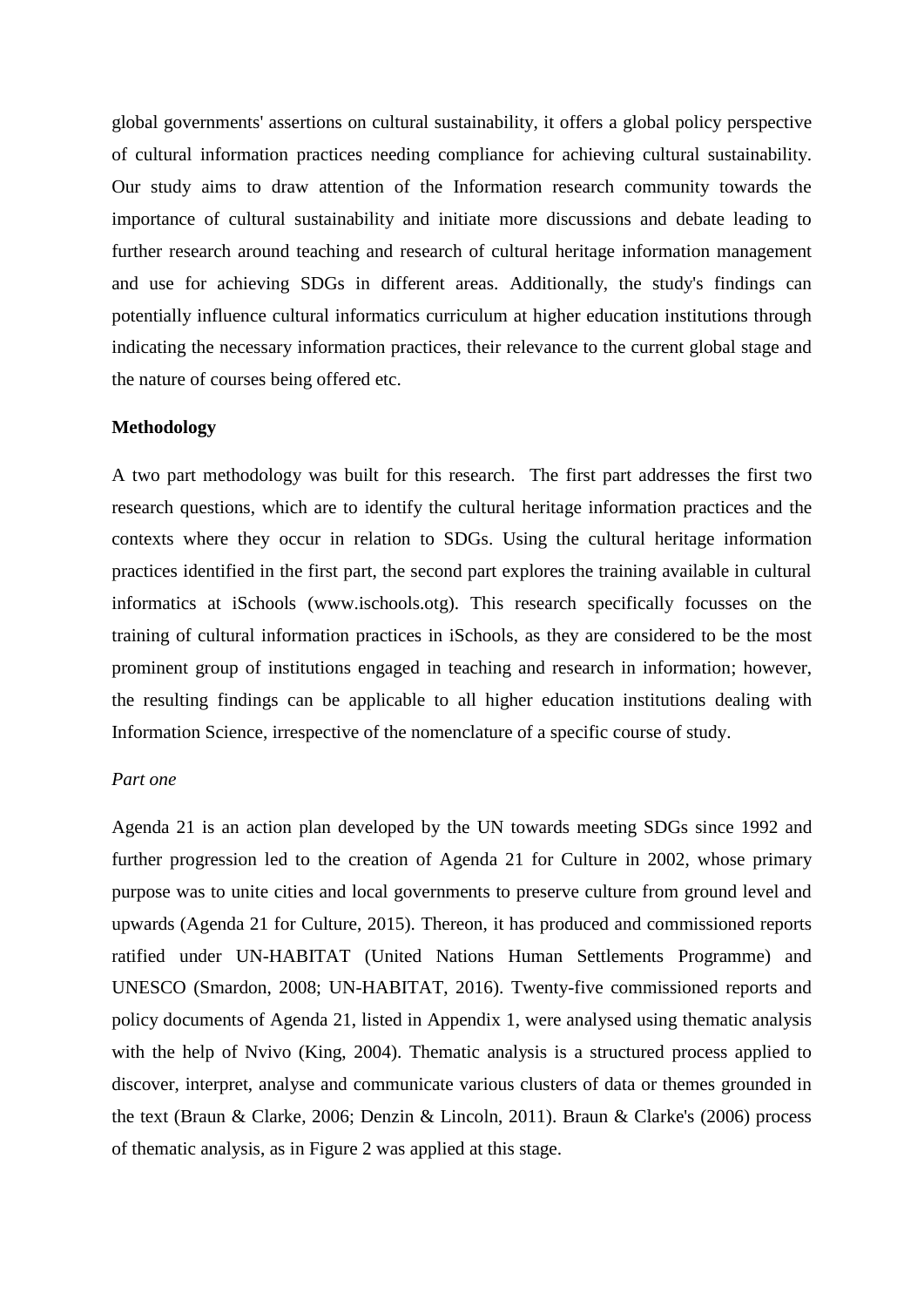The analysis involved both inductive and deductive components with data separation to identify patterns. During the familiarising stage, all the documents listed in Appendix 1 were read to familiarise with the content. Initial ideas and notes based on concepts of information promoting cultural sustainability were generated. The text query function in Nvivo assisted in finding the concepts within the UN documents using the queries "information" and "data" mainly. Initial codes emerged from the concepts and various sections in the UN documents influencing the achievement of cultural sustainability. Iterative code checking independent of the first-coder was applied to affirm the maturing codes and to ensure rigour. Initial themes emerged from the collated codes and UN documents through a reflection on the information aspects and contexts of the codes which contributed towards achieving cultural sustainability. The initial themes were further reviewed with another round of text query and identifying further concepts within the data. Once the emergence of themes saturated, the acquired themes were refined to represent a specific definition and the context of where the themes occurred within the data was recorded. The themes were finally recorded onto an MS-Excel sheet to measure their weightage of occurrence within the dataset and draw relationships with regards to the context of occurrence.

| Phase                         | <b>Description of the process</b>                                                                                                               |  |
|-------------------------------|-------------------------------------------------------------------------------------------------------------------------------------------------|--|
| 1. Familiarising with data    | Transcribing, reading and re-reading the data, nothing down initial ideas.                                                                      |  |
| 2. Generating initial codes   | Coding interesting features of the data in a systematic fashion across the entire data set, collating<br>data relevant to each code.            |  |
| 3. Searching for themes       | Gathering data and collating codes into potential themes.                                                                                       |  |
| 4. Reviewing themes           | Checking the themes in relation to the coded extracts and the entire data set, generating a<br>thematic 'map' of the analysis.                  |  |
| 5. Defining and naming Themes | Ongoing analysis to refine each theme and generate clear definitions and names for each theme.                                                  |  |
| 6. Producing the report       | Selection of vivid, compelling text extracts relating to the analysis to the research question and<br>literature, producing a scholarly report. |  |

Figure 2. Braun & Clarke's (2006) process of thematic analysis

#### *Part two*

The second part of the study involved a review of teaching at iSchools around the world, considering the themes found in the first part of this study as a standard. The iSchools envision *"iSchool graduates will fill the personnel and leadership needs of organizations of all types and sizes; and our areas of research and inquiry will attract strong support and have profound impacts on society and on the formulation of policy from local to international levels."* (iSchools, 2018). Therefore the iSchools are ideally positioned to deliver and adapt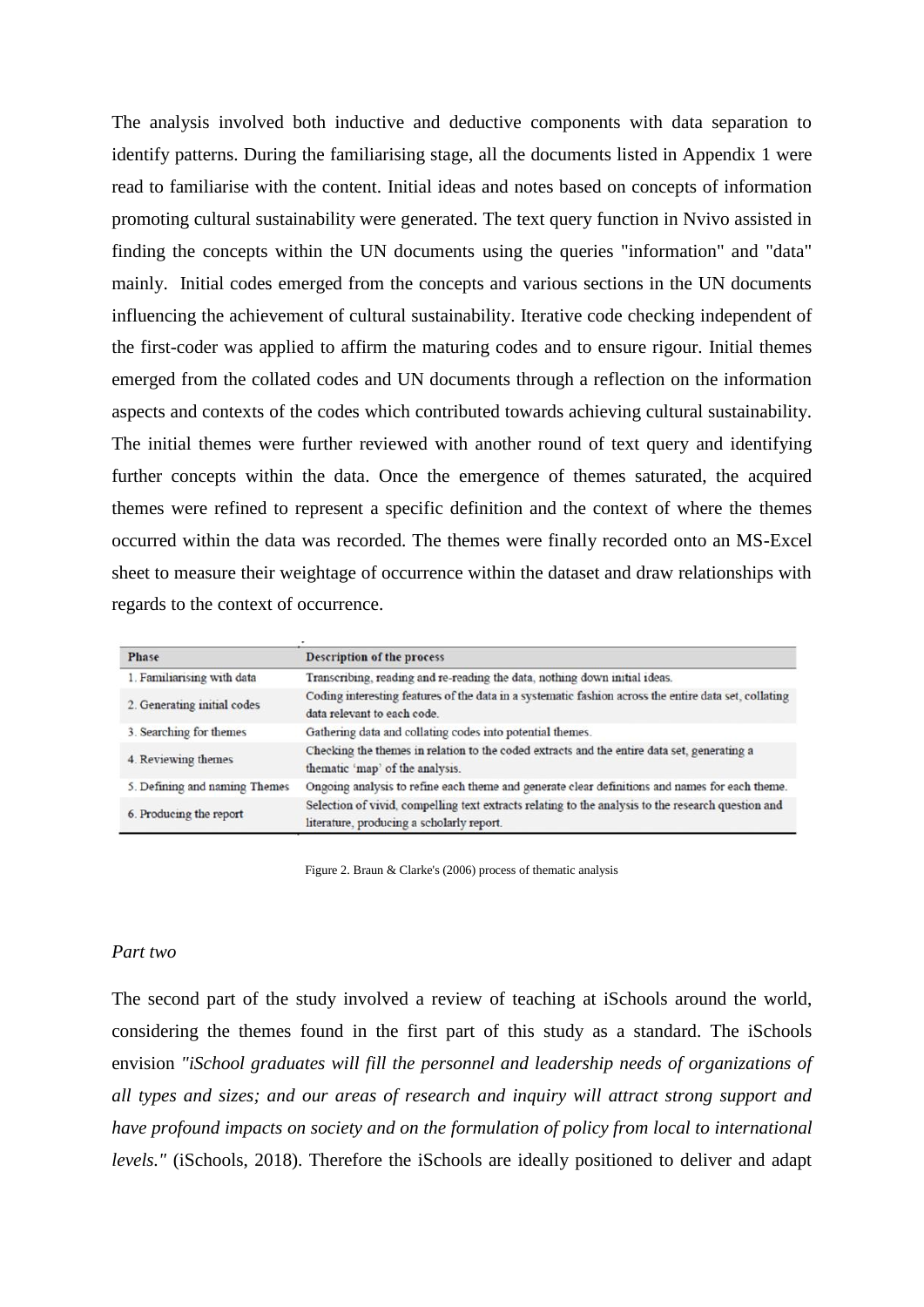their curriculum which supports cultural heritage information practices in order to attain cultural sustainability. A gap analysis was conducted to review and better understand the current state of education and training available at the iSchools in cultural informatics. Specifically, an adapted framework of Clarke & Estes (2008) was applied (see Figure 3).



Figure 3. Gap analysis framework to evaluate the state of cultural informatics education and training. Adapted from Clarke & Estes (2008).

The goals were informed by the various concepts of cultural heritage information management practices found from the first part of this study. Subsequently, the gaps in training were found by taking a random sample of ten iSchools from each region (North America, Europe and Asia- Pacific) and making a record in MS Excel of their degree programs, modules/courses in the degree programmes at various academic levels (undergraduate, postgraduate and PhD) and interpreted module's focus i.e. Technology, culture, statistics, art and biology. Using the filters application in MS Excel, percentages of module/course focus were calculated in each region. Figure 4 indicates the data collection and interpretation process. It has to be clarified that the gap analysis was applied merely to observe the inclusion of cultural heritage information management practices within the iSchool's curriculum, but not to create the curriculum itself. This study contributes to the first two stages of the gap analysis framework (Goal and Gaps). For the remaining stages, there is current literature available on the causes of gaps in cultural informatics and digital humanities education, potential solutions, evaluation and current achievement. This literature is discussed alongside the findings.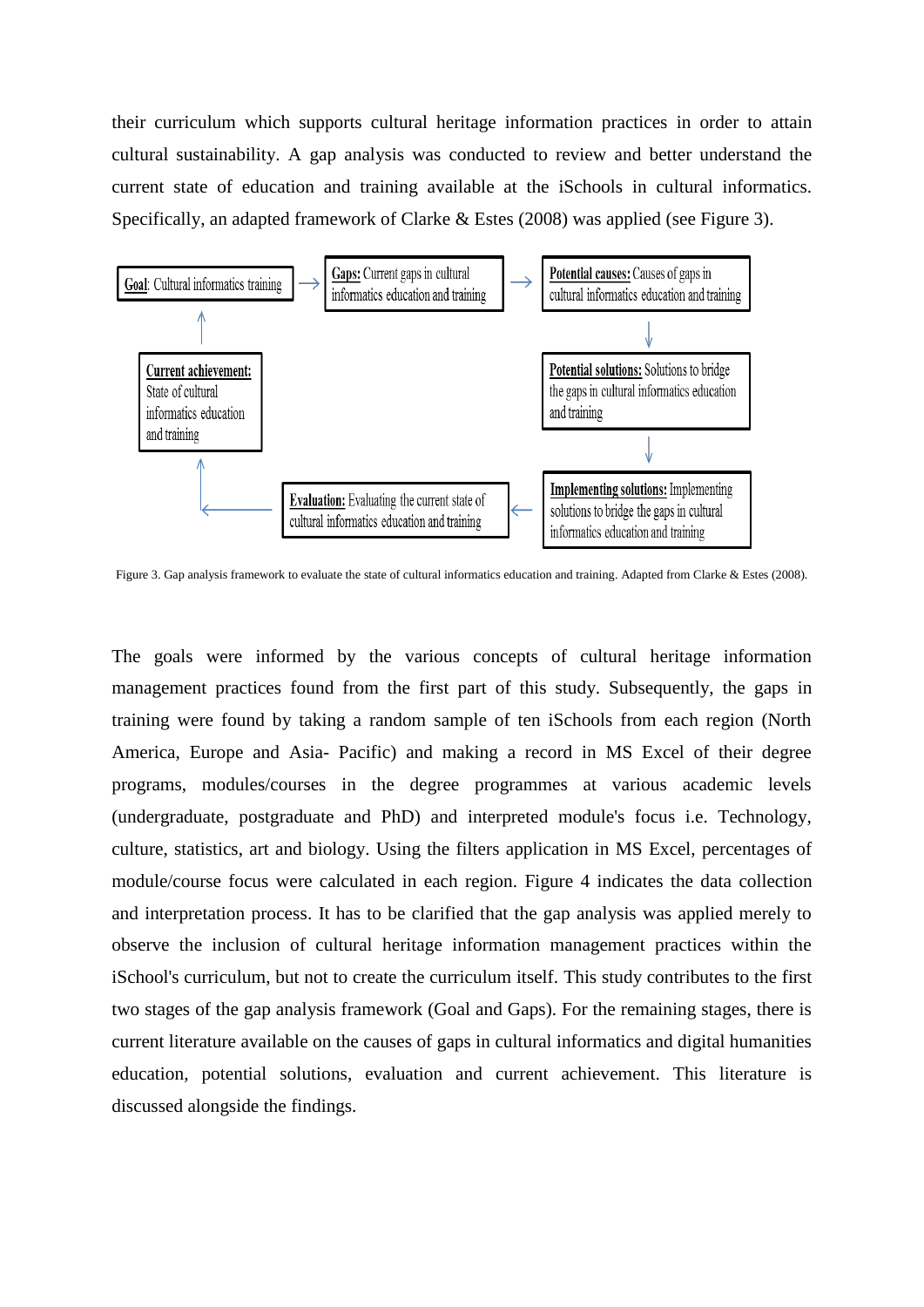

### **Findings**

#### *Part one - Themes*

Fourteen themes related to cultural heritage information practices were found, in the official policy documents and commissioned reports, which are deemed necessary towards achieving cultural sustainability (Listed in Table 1). Out of the fourteen themes, information platforms, information sharing, information broadcast, information quality, information usage training, information access, information collection and contribution appear to be the significant themes, in terms of sum of acknowledgements (indicated by weightages in figure 5), that need focus to achieve cultural sustainability. The remaining seven themes, although do not appear to be significant in terms of their acknowledgement, give an idea about the necessity of appropriate management and official accountability of cultural heritage information made available in the public sphere.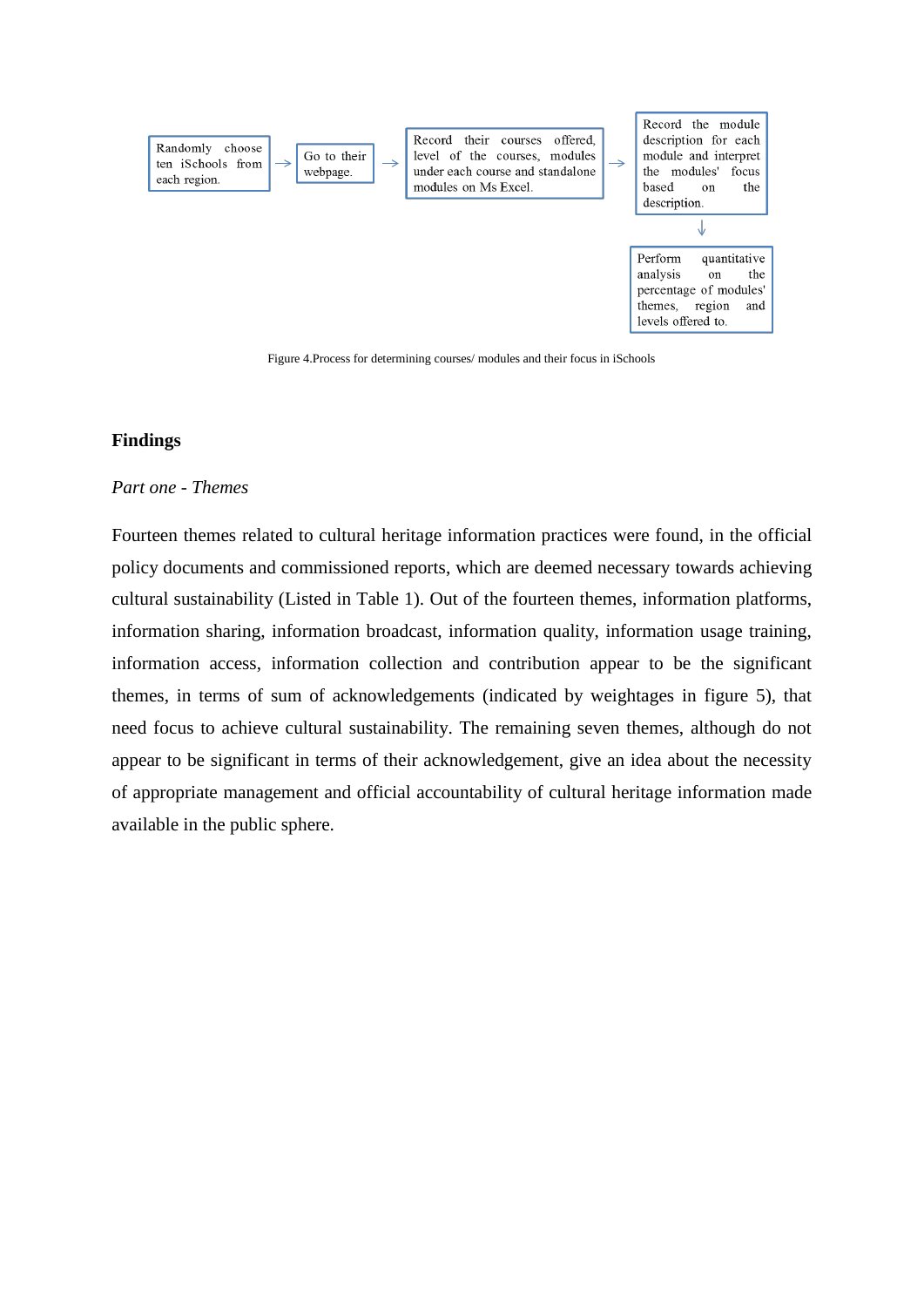| <b>Information Theme</b>                       | <b>Definition</b>                                                                                                                                     | <b>Context of the theme</b>                                                                                                                                                                                                                                                | Sample text depicting the theme                                                                                                                                                                                                                                                                                                                                                                                                                                                                                                                                                                                                                                                                                                                                                                                                                                                                                                            |  |
|------------------------------------------------|-------------------------------------------------------------------------------------------------------------------------------------------------------|----------------------------------------------------------------------------------------------------------------------------------------------------------------------------------------------------------------------------------------------------------------------------|--------------------------------------------------------------------------------------------------------------------------------------------------------------------------------------------------------------------------------------------------------------------------------------------------------------------------------------------------------------------------------------------------------------------------------------------------------------------------------------------------------------------------------------------------------------------------------------------------------------------------------------------------------------------------------------------------------------------------------------------------------------------------------------------------------------------------------------------------------------------------------------------------------------------------------------------|--|
| 1. Cross-sectional<br>information              | Information about cultural<br>heritage which could inform in<br>devising regulations, medical<br>practices, instructions and<br>legal frameworks etc. | Within the policy documents cultural heritage information<br>is frequently requisitioned to be considered when designing<br>socio-economic, physical and biological, medical and<br>health, legal and tourism regulations and frameworks.                                  | "physical, biological and socio-economic data. Compatible spatial and temporal scales,<br>cross-country and time-series information, as well as global behavioural indicators should be<br>developed, learning from local communities' perceptions and attitudes."<br>'disseminate information on effective legal and regulatory innovations in the field of<br>environment and development, including appropriate instruments and compliance incentives,<br>with a view to encouraging their wider use and adoption at the national, state, provincial and<br>local level."                                                                                                                                                                                                                                                                                                                                                               |  |
| 2. Information access                          | Provide easy access to<br>information about cultural<br>heritage to information<br>seekers.                                                           | Provision of easy access to cultural heritage information is<br>deemed useful in informing about culture change,<br>infrastructure development, and educational activities,<br>integration of immigrants and travellers, and environmental<br>awareness.                   | "The appropriation of information and its transformation into knowledge by the citizens is a<br>cultural act. Therefore access without discrimination to expressive, technological and<br>communication resources and the constitution of horizontal networks strengthens and<br>nourishes the collective heritage of a knowledge-based society."<br>"which systematically compiled the cultural interests and habits of people with an<br>immigrant history by means of more than 1,000 interviews. Its results have provided<br>important information for improving immigrants' access to cultural services and this is also<br>relevant to other big cities with large immigrant populations."                                                                                                                                                                                                                                          |  |
| 3. Information<br>accountability               | Creation of bodies/authorities<br>who can take accountability of<br>the information on cultural<br>heritage.                                          | Accountability must be taken over cultural heritage<br>information provided at different levels of government to<br>ensure any socio-economic, medical and environmental<br>regulations etc., are in compliance with the local cultures.                                   | "Cultural institutions that receive public support participate in debates on information and<br>knowledge and provide consistent support for valuing culture as a common good" "The<br>fundamental purpose of governance is to work towards a healthy, safe, tolerant and creative<br>society (rather than merely a financially prosperous one). This means that local governments<br>must promote a model of development that 'meets the needs of the present without<br>compromising the ability of future generations to meet their own needs', as well as ensuring<br>the enjoyment of culture and its components by all, and protecting and enhancing the rights<br>of citizens to freedom of expression and access to information and resources."                                                                                                                                                                                    |  |
| 4. Information<br>broadcast                    | Proactively broadcast<br>information about cultural<br>heritage.                                                                                      | Broadcasting cultural heritage information proactively<br>appears to inform infrastructural and technological<br>development and management, responsible management of<br>natural resources, attitudes towards indigenous affairs and<br>environmental management.         | "Disseminate information, whenever possible, on the utilization of natural resources and<br>living conditions, climate, water and soil factors, and on land use, distribution of vegetation<br>cover and animal species, utilization of wild plants, production systems and yields, costs and<br>prices, and social and cultural considerations that affect agricultural and adjacent land<br>$use$ "<br>"The creations of every era<br>are based on the knowledge and contributions of those that preceded them. Increased and<br>widespread accessibility to data, quality information, and citizen participation in the<br>creation, analysis, production, and distribution of information allows for more transparent<br>resource allocation and better equips citizens to feel a sense of ownership of development"                                                                                                                   |  |
| 5. Information<br>collection &<br>contribution | Create processes to collect<br>cultural heritage information<br>from ground level and<br>additionally create networks<br>for contributors.            | Proactive and real-time collection and contribution of<br>cultural heritage information appears to sustain rural and<br>indigenous communities, helps disaster avoidance and<br>management, regional and international accords, and<br>various developmental undertakings. | "collect and record information on indigenous conservation and rehabilitation practices<br>and farming systems as a basis for research"<br>"Contracting parties to international agreements, in consultation with the appropriate<br>secretariats of relevant international conventions as appropriate, should improve practices<br>and procedures for collecting information on legal and regulatory measures taken.<br>Contracting parties to international agreements could undertake sample surveys of domestic<br>follow-up action subject to agreement by the sovereign States concerned." "cooperation<br>for training in all areas and at all levels will be required, particularly in developing countries.<br>That training will have to include technical training of those involved in data collection,<br>assessment and transformation, as well as assistance to decision makers concerning how to<br>use such information." |  |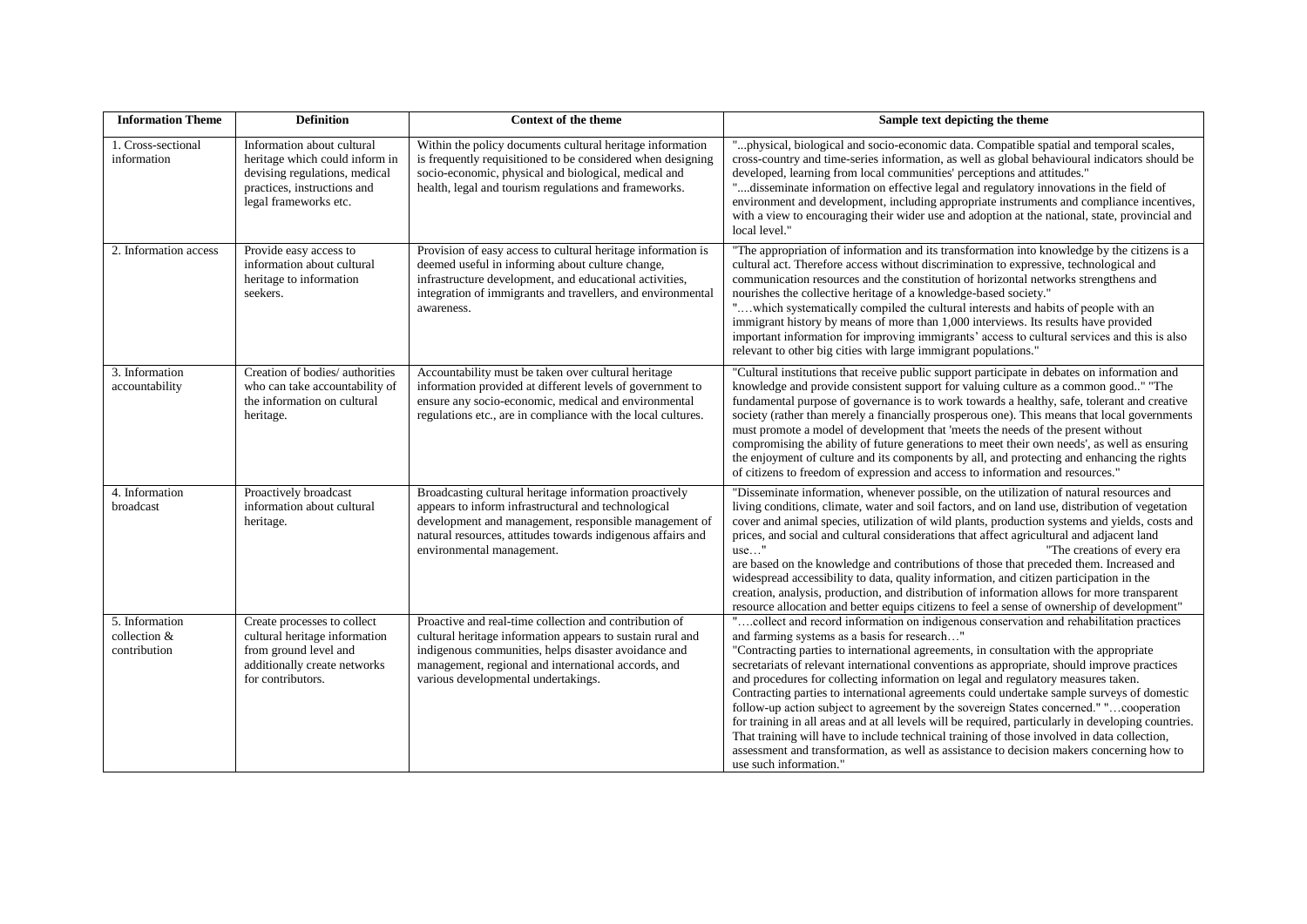| 6. Information curation     | High quality curation of<br>cultural heritage information.                                                            | Regular and high quality curation of cultural heritage<br>information appears to help individuals and organisations<br>seeking cultural heritage information, therefore minimising<br>regulatory pitfalls. Additionally, it keeps cultural heritage<br>information up-to-date assisting in various developmental<br>undertakings and international understanding.                                                                                                                                                | "integrated data collection and research work of programmes related to desertification and<br>drought problem"<br>"regularly updating and distributing information on land classification and land use,<br>including data on forest cover, areas suitable for afforestation, endangered species,<br>ecological values, traditional/indigenous land use values, biomass and productivity,<br>correlating demographic, socio-economic and forest resources information at the micro- and<br>macro-levels, and undertaking periodic analyses of forest programmes."                                                                                                                                                                                                                                                                                                                                                                                                                                                                                                                                                                                                                                                                                                                                               |
|-----------------------------|-----------------------------------------------------------------------------------------------------------------------|------------------------------------------------------------------------------------------------------------------------------------------------------------------------------------------------------------------------------------------------------------------------------------------------------------------------------------------------------------------------------------------------------------------------------------------------------------------------------------------------------------------|----------------------------------------------------------------------------------------------------------------------------------------------------------------------------------------------------------------------------------------------------------------------------------------------------------------------------------------------------------------------------------------------------------------------------------------------------------------------------------------------------------------------------------------------------------------------------------------------------------------------------------------------------------------------------------------------------------------------------------------------------------------------------------------------------------------------------------------------------------------------------------------------------------------------------------------------------------------------------------------------------------------------------------------------------------------------------------------------------------------------------------------------------------------------------------------------------------------------------------------------------------------------------------------------------------------|
| 7. Information<br>exchange  | Provide hurdle-free networks<br>for exchange of cultural<br>heritage information at all<br>levels.                    | Proactive exchange of cultural heritage information creates<br>regional and international understanding, reduces<br>administrative red-tape and keeps developmental<br>undertakings within compliance.                                                                                                                                                                                                                                                                                                           | "regularly exchanging information on marine degradation caused by land-based and sea-<br>based activities and on actions to prevent, control and reduction"<br>" in human development strategies through advocacy and promoting information<br>exchange, research, capacity building and cooperation at the regional"<br>"strengthen the capabilities, particularly of developing countries, to measure, model and<br>assess the fate and impacts of transboundary air pollution, through, inter alia, exchange of<br>information and training"                                                                                                                                                                                                                                                                                                                                                                                                                                                                                                                                                                                                                                                                                                                                                                |
| 8. Information<br>platforms | Provision of high quality<br>digital platforms to host<br>cultural heritage information<br>(i.e. Europeana).          | According to the policy documents and reports, it is highly<br>essential to create more cultural heritage information<br>platforms such as Europeana to ensure accessibility to<br>cultural heritage information. Such platforms offer a variety<br>of benefits such as informing various socio-economic and<br>health regulations, cultural awareness, forming of<br>discussion groups, indigenous affairs promotion, cross<br>referencing cultural heritage information and informing<br>various sciences etc. | "international, regional and national institutions, particularly in developing countries, to<br>generate and exchange relevant information is limited. An integrated and coordinated<br>information and systematic observation system based on appropriate technology and<br>embracing global, regional, national and local levels is essential."<br>"should be undertaken: facilitation of access to existing information dissemination<br>systems, especially among developing countries; improvement of such access where<br>appropriate; and consideration of the development of a directory of information."<br>"programmes to provide information, promote discussion and encourage the formation of<br>management groups."                                                                                                                                                                                                                                                                                                                                                                                                                                                                                                                                                                              |
| 9. Information quality      | Provision of high quality and<br>authenticated cultural heritage<br>information.                                      | Cultural heritage information, according to the reports<br>(listed in Appendix 1) should be comprehensible, authentic,<br>compatible and complete to achieve cultural sustainability.                                                                                                                                                                                                                                                                                                                            | "The lack of reliable emissions data outside Europe and North America is a major constraint<br>to measuring transboundary air pollution. There is also insufficient information on the<br>environmental and health effects of air pollution"<br>"and maintain adequate systems for the collection and interpretation of data on water<br>quality and quantity and channel morphology related to the state and management of living<br>aquatic resources, including fisheries;"<br>" Reliable data and information are vital to this programme area. National Governments, in<br>collaboration, where necessary, with relevant international organizations, should, as<br>appropriate, undertake to improve data and information continuously"                                                                                                                                                                                                                                                                                                                                                                                                                                                                                                                                                                  |
| 10. Information<br>seeking  | Better understanding of the<br>seekers of cultural heritage<br>information to create<br>knowledge and better systems. | A better understanding of the users of cultural heritage<br>information would allow building better services, hence<br>promoting cultural sustainability.                                                                                                                                                                                                                                                                                                                                                        | "development, everyone is a user and provider of information considered in the broad<br>sense. That includes data, information, appropriately packaged experience and knowledge.<br>The need for information arises at all levels, from that of senior decision makers at the<br>national and international levels to the grass-roots and individual levels. The following two<br>programme areas need to be implemented to ensure that decisions are based increasingly on<br>sound information."<br>"national, subregional, regional and<br>international information systems should be developed and linked through regional clearing-<br>houses covering broad-based sectors of the economy such as agriculture, industry and<br>energy. Such a network might, inter alia, include national, subregional and regional patent<br>offices that are equipped to produce reports on state-of-the-art technology. The clearing-<br>house networks would disseminate information on available technologies, their sources, their<br>environmental risks, and the broad terms under which they may be acquired. They would<br>operate on an information-demand basis and focus on the information needs of the end-<br>users. They would take into account the positive roles and contributions of international" |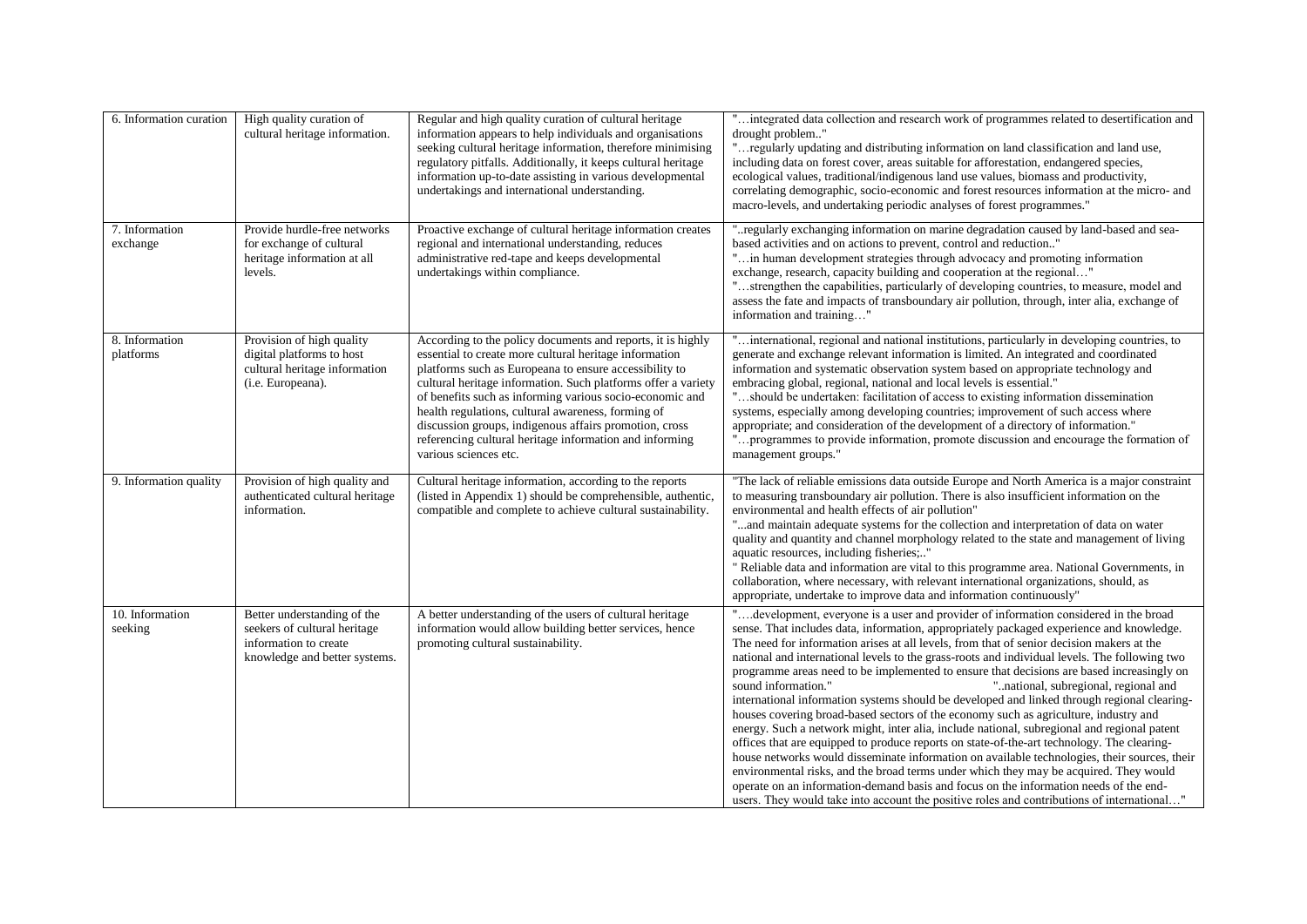| 11. Information<br>sharing         | Proactive sharing of cultural<br>heritage information through<br>various means.                            | Proactive sharing of cultural heritage information<br>contributes towards other types of information such as<br>scientific, health and infrastructure. Additionally, building<br>platforms where international sharing of cultural heritage<br>information is facilitated appears to contribute towards<br>cultural sustainability.                                                                                       | "to adopt policies and technologies and to exchange information on them in order to<br>enable the construction sector to meet human settlement development goals, while avoiding<br>harmful side-effects on human health and on the biosphere, and, second, to enhance the<br>employment generation capacity of the construction sector."<br>"The appropriation of information and its transformation into knowledge by the citizens is a<br>cultural act. Therefore access without discrimination to expressive, technological and<br>communication resources and the constitution of horizontal networks strengthens and<br>nourishes the collective heritage of a knowledge-based society." |
|------------------------------------|------------------------------------------------------------------------------------------------------------|---------------------------------------------------------------------------------------------------------------------------------------------------------------------------------------------------------------------------------------------------------------------------------------------------------------------------------------------------------------------------------------------------------------------------|------------------------------------------------------------------------------------------------------------------------------------------------------------------------------------------------------------------------------------------------------------------------------------------------------------------------------------------------------------------------------------------------------------------------------------------------------------------------------------------------------------------------------------------------------------------------------------------------------------------------------------------------------------------------------------------------|
| 12. Information<br>standardisation | standardisation of cultural<br>heritage information.                                                       | Standardisation of cultural heritage information leads to its<br>authenticity and reliability, hence promoting cultural<br>sustainability.                                                                                                                                                                                                                                                                                | 'continuation of ongoing work for legal data collection, translation and assessment. Closer<br>cooperation between existing databases may be expected to lead to better division of labour<br>(e.g., in geographical coverage of national legislative gazettes and other reference sources)<br>and to improved standardization and compatibility of data, as appropriate."                                                                                                                                                                                                                                                                                                                     |
| 13. Information<br>transformation  | transforming cultural heritage<br>information into potential<br>knowledge in various other<br>disciplines. | Ability to transform cultural heritage information into<br>usable information in developmental undertakings and<br>other scientific disciplines could promote cultural<br>sustainability                                                                                                                                                                                                                                  | "The appropriation of information, and its transformation into shared knowledge, is a<br>cultural act that is interdependent with the lifelong right to education and cultural<br>"of scientific and technological information and<br>participation."<br>access to and transfer of environmentally sound technology are essential requirements for<br>sustainable development. Providing adequate information on the environmental aspects of<br>present technologies consists of two interrelated components: upgrading information"                                                                                                                                                          |
| 14. Information usage<br>training  | creation of training<br>programmes in the usage of<br>cultural heritage information at<br>all levels.      | It appears that offering training programmes at various<br>levels can lead to cultural sustainability. Specifically<br>training in the analysis of cultural heritage information<br>(cultural informatics), creating shared understanding<br>through analytics, various types of intelligence and ability<br>to transform cultural heritage information into knowledge<br>for other disciplines contributes to the cause. | "Data analysis, planning, research, transfer/development of technology and/or training<br>activities form an integral part of the programme activities, providing the scientific and<br>technological means of implementation."<br>"Management-related activities should involve collection, compilation and analysis of<br>data/information, including baseline surveys. Some of the specific activities include the<br>"Train professionals and planning groups at national, district<br>following"<br>and village levels through formal and informal instructional courses, travel and interaction"                                                                                         |

Table 1. Summary of the identified cultural information practices, their contexts and samples quotations.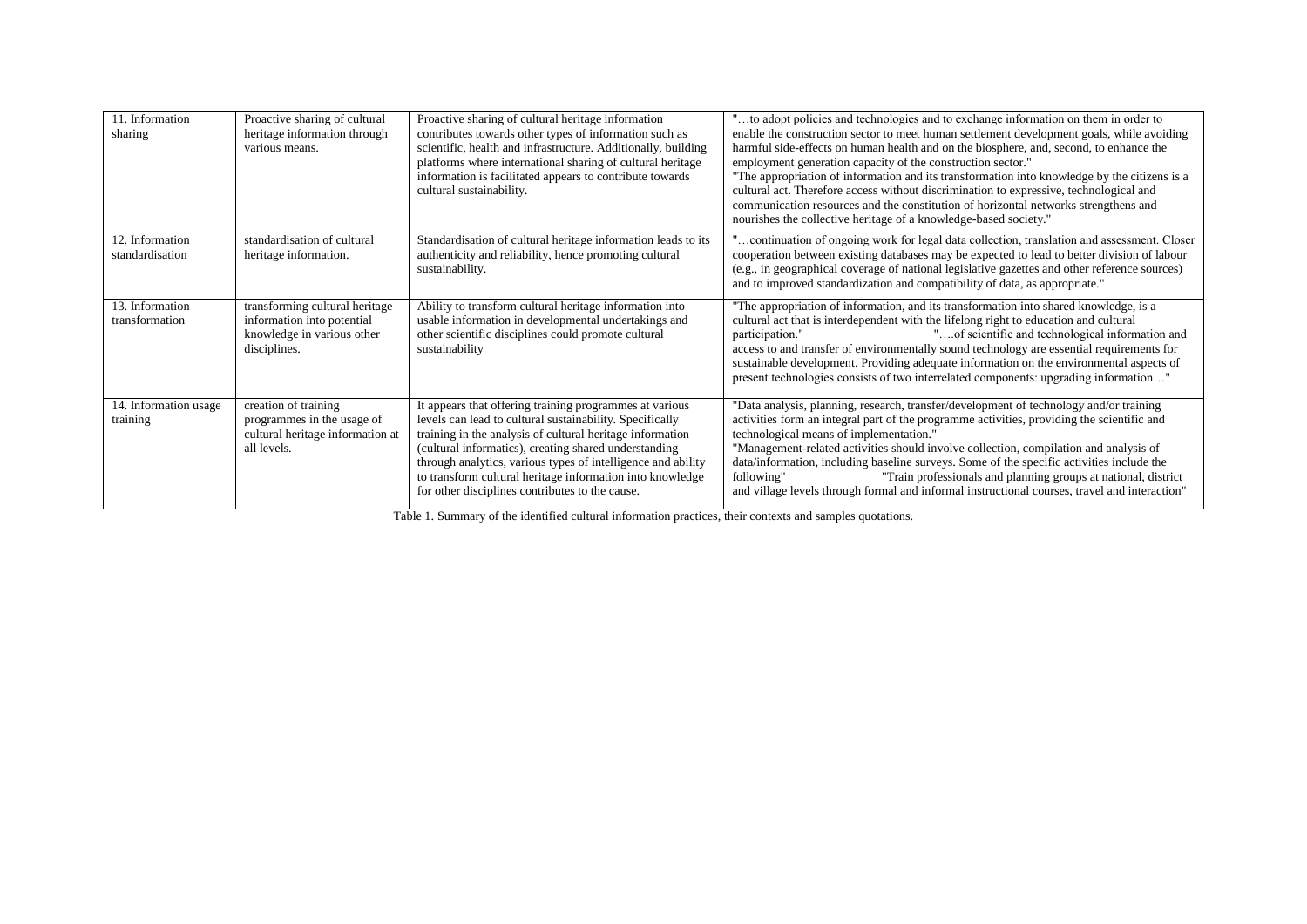

Figure 5. Themes and weightages of cultural heritage information practices necessary to achieve cultural sustainability

### *Part two - Pedagogy in cultural informatics*

The gap analysis framework was applied to study the provision of cultural informatics education at iSchools. The findings are discussed according to the various stages.

#### Goal setting

Goals for successfully learning various aspects of cultural informatics are the fourteen themes identified in part one of the findings.

### **Gaps**

The courses/ modules taught in the iSchools were mainly technology focussed and excelled in teaching the technological elements of information practices. Additionally, courses/modules also centred around biology, ethics, policy, design, economics, sociology, health, finance, marketing, psychology, legal, library sciences, mathematics and statistics etc. It appears that iSchool's courses/modules are providing necessary pedagogy on the crossdisciplinary applications of information sciences. At undergraduate level, courses were more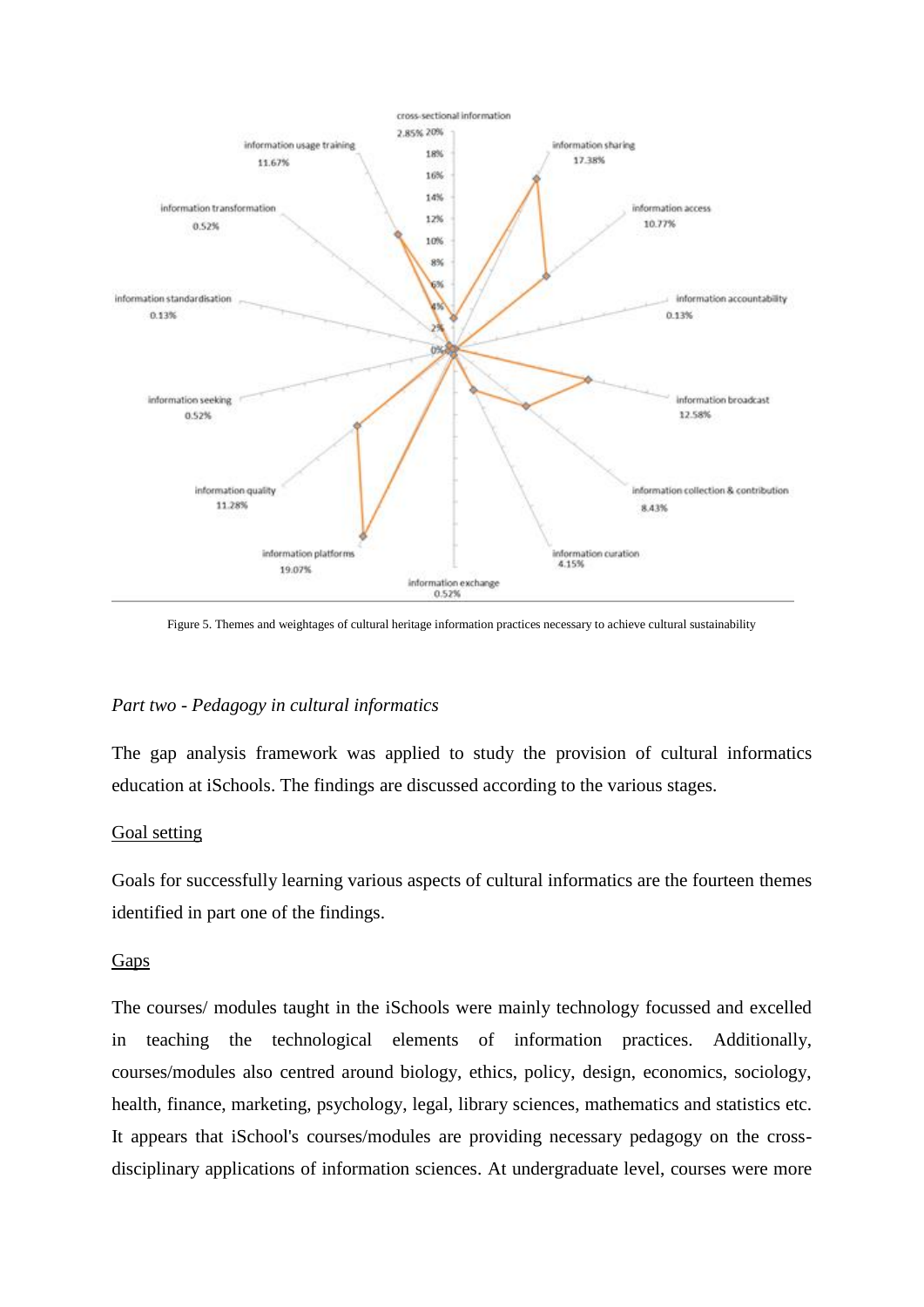technology focussed in computer and information sciences, and 15% of the courses/modules emphasised on other disciplines, mostly limited to electives. At postgraduate level too courses/modules were technology focussed with 12.2% of them emphasising other disciplines, however, only 1% of them were electives. This shows multidisciplinary specialisation in iSchool's courses is higher at postgraduate level than at undergraduate level. At postgraduate research levels (MRes/PhD), specialisation increases further, evidenced by research done in the areas of digital humanities and cultural informatics (Klein & Gold, 2016). Growth in pedagogy in cultural and design informatics, and digital humanities is suggested to trail farther behind the research developments within the field (Klein & Gold, 2016; Clement & Carter, 2017; Poole, 2017). The findings of our research depict a similar picture, especially at undergraduate level. Out of all the courses/modules analysed, 2.3% courses/modules emphasised on arts, culture, heritage and museum informatics as majors. Moreover, specialist courses/modules in the aforementioned fields constituted slightly higher at postgraduate level than at undergraduate level. iSchools in the Asia-Pacific region were significantly more technology focussed and there was very limited emphasis on cultural heritage informatics, despite the region being concentrated highly in various cultures and generally accepted as a cultural melting pot. iSchools in North America and Europe possessed a higher number of courses/modules offering pedagogy in cultural heritage informatics.

#### Potential causes

In the previous stage a number of gaps have been identified with respect to teaching cultural heritage informatics in iSchools like regional differences, level of study differences and less number of courses/modules focussing on cultural heritage informatics. A number of factors could be causing these differences. There has been a steady increase in students choosing STEM education and focussing on STEM based careers, which has caused less demand for arts and humanities courses (Osbornes et al., 2003; Zakaras & Lowell, 2008), although there seems to be an interest (Borgman, 2009). With less demand and further funding cuts to the arts and humanities, most departments are left to fend for themselves (Bullen et al., 2004). Additionally with a limited employability scope, students prefer more technologically focussed courses (Brown, 2007). Especially in many Asian countries, an arts and humanities degree is seen as inferior (Boyd, 2011). Perhaps, the problem is deeply rooted in a servitude based system, which needs an urgent revision. According to Zakaras & Lowell (2008), it is not an isolated issue, and needs consolidated thinking between policy makers and industries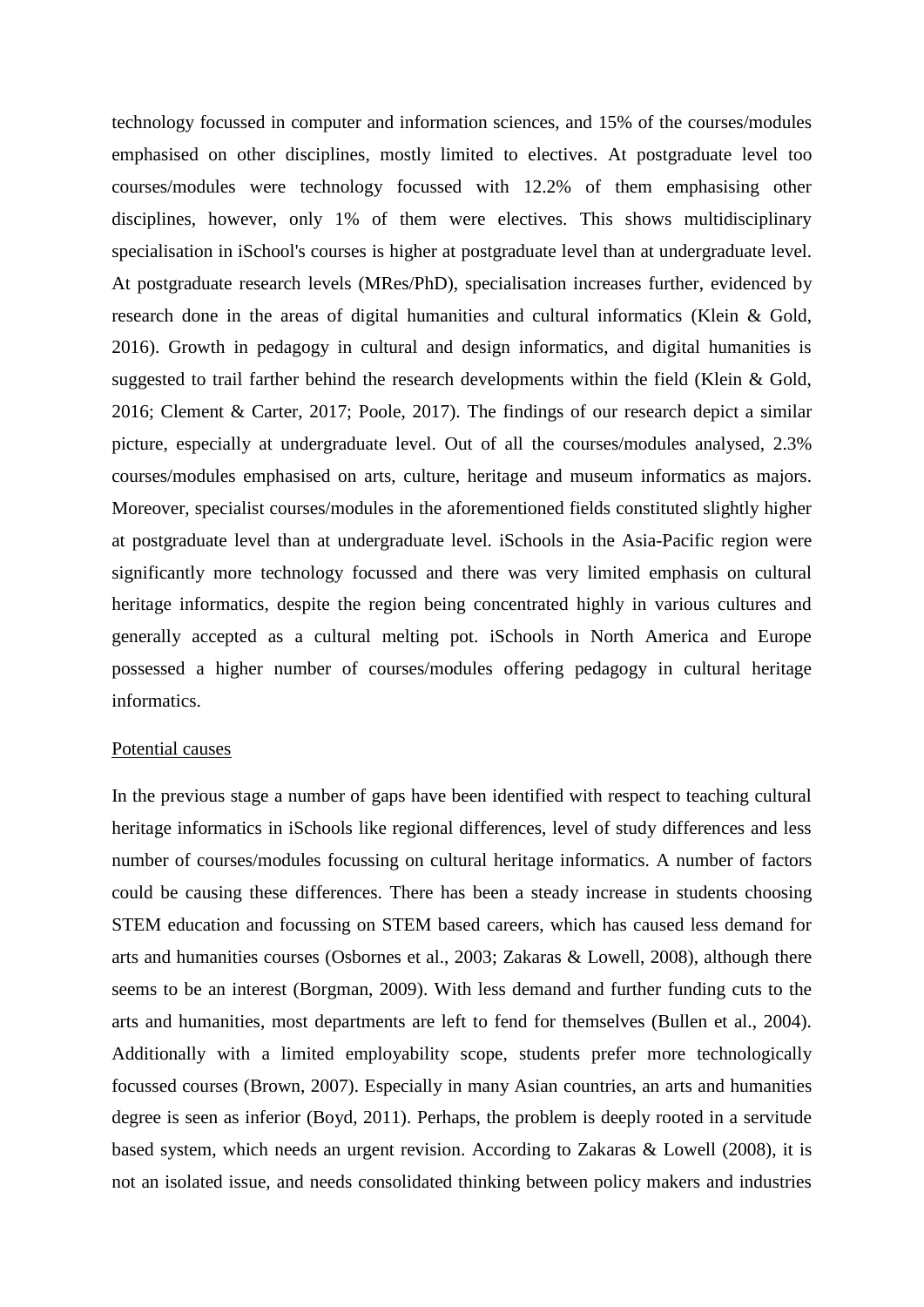specific to both disciplines for their survival (Hughes, 2011). Arts and humanities education with technological elements has been labelled as "the neglected step-child" by researchers in digital humanities and one of the reasons appears to be a lack of awareness of how technology contributes to arts and humanities (Klein & Gold, 2016). Additionally, there is less awareness regarding the existent threat of cultural heritage extinction looming society, for both tangible and intangible cultural heritage (Lenzerini, 2011; Forrest, 2012).

#### Potential solutions and their implementation

Scholars in the digital humanities field indicate a need for more collaboration between technology and humanities in academia (Zilberg, 2018), in addition to increasing the awareness of what both the fields could contribute to each other (Silberman, 2004; Ionnides et al., 2006; Ott & Pozzi, 2008; Marden et al., 2013; Keener, 2015). The onus of creating awareness lies on policy makers as well as academics through public engagement and outreach activities (Zorich, 2008; Higgins, 2011; Alexander & Davis, 2012; Hirsch, 2012). Additionally, outreach activities conducted by cultural heritage management boards and technology partners increased both public and practitioner awareness of how the fields contributed to each other (Dalbello, 2011; Dorner, 2009; Liu, 2012). Digital humanities communities could also bring stakeholders together to work towards its sustainability (Poole, 2013; Sample, 2013; Maron & Pickle, 2014).

### Evaluation and current achievement

Currently, many scholars generally agree that pedagogy in cultural informatics and digital humanities has lagged considerably behind research developments (Klein & Gold, 2016; Borgman, 2010), despite its success in some high profile institutions like UCLA, Stanford and Kings College London (Borgman, 2009). Although several institutions around the world are now offering degree programs in digital humanities combined with pure arts and humanities courses, the impact of the pedagogy in unknown. The findings of this study could offer a solution for some of the current issues faced by pedagogy in this area, and indicate the characteristics of a comprehensive learning curriculum in cultural heritage informatics.

#### **Discussion**

The first part of this section discusses the various concepts of cultural information practices and their attached contexts to achieve UN SDGs which are embedded within official UN policy documents (RO1 & RO2). This is followed by a discussion on the current cultural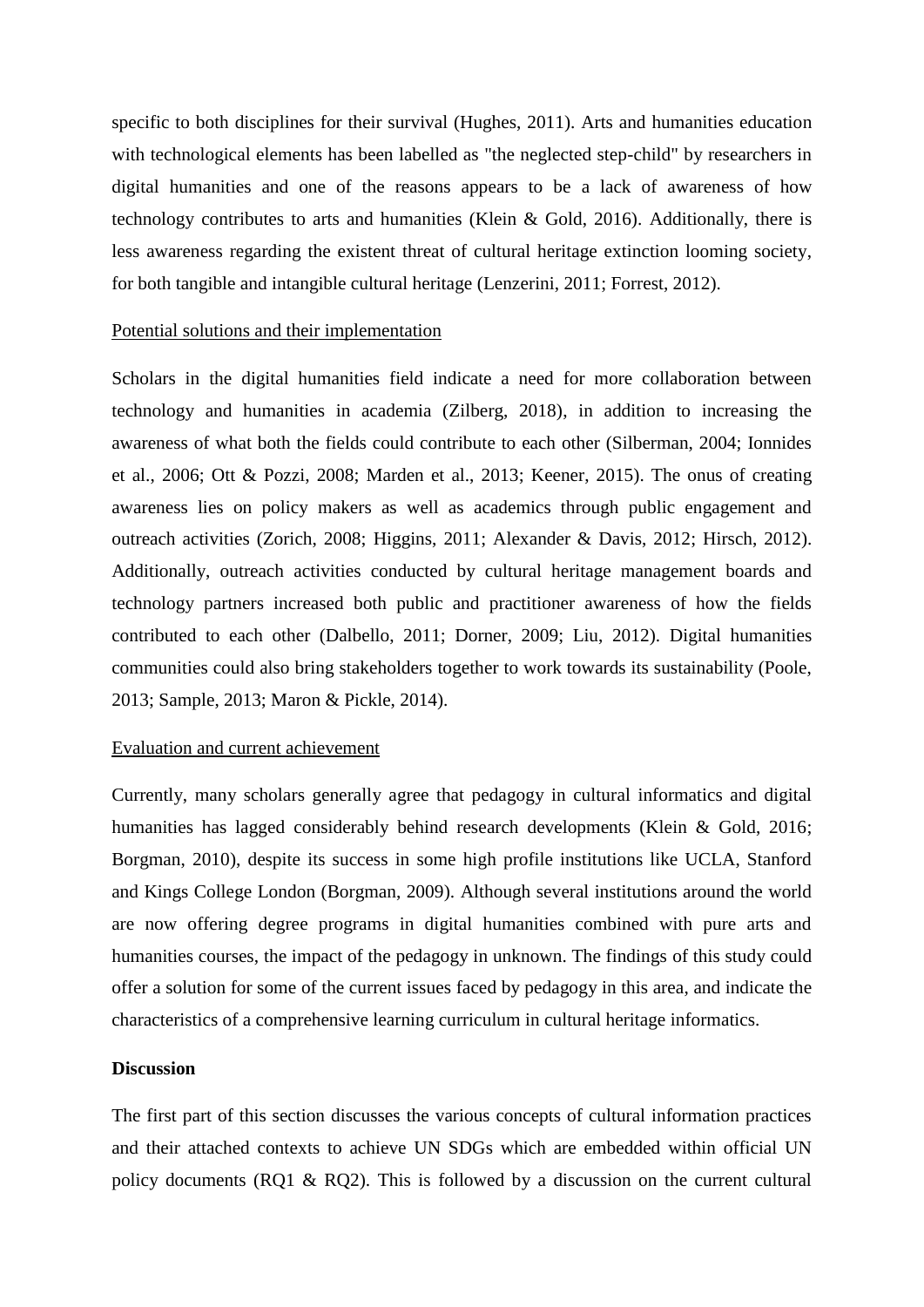informatics training available in the iSchools and identification of a core set of information science skills within cultural informatics courses promoting sustainable development (RQ3 & RQ4).

### *Cultural heritage information practices for sustainable development*

The findings indicate fourteen information practices which account towards sustainability of cultural heritage, both tangible and intangible. Seven of these, namely information platforms, information sharing, information broadcast, information quality, information usage training, information access, information collection and contribution appear to be critical to the cause of achieving the SDGs. The findings indicate a clear need to digitise and provide digital information services hosting cultural heritage such as Europeana, to achieve cultural sustainability (Silberman, 2004). Concurrently, there is also a need to share and broadcast cultural heritage information proactively either through cultural heritage information platforms or other means (UNHCR, 2018). Governments around the world should recognise the need and promote building such platforms to host cultural heritage, as they are best placed to encourage the process (Nicholas & Clark, 2013). It was also recognised that ownership of the quality of cultural heritage information is essential to cultural sustainability and further research is needed to define quality in cultural heritage information. This naturally leads to the aspect of collection and contribution of cultural heritage information using different methods, and directed to a single contact point where it can be curated and made publicly available. Conceivably, concerned authorities could follow the Europeana's strategic plans or even better, build collaborations between concerned partners/stakeholders (Hanappi-Egger, 2004). In addition, as identified by recent research projects like NetDiploma (www.northumbria.ac.uk/netdiploma), necessary developments in parallel in ICT infrastructure needs to be implemented to collect, curate, share and making the cultural heritage information accessible, together with the provision of training to use this information. Different types of users should also be identified to understand and improve the functionality of the information (Kuhlthau, 1991). For example, the general public may use this information for educating themselves in a culture, and a researcher could use the metadata for researching specific issues. In addition to helping meet the UN's SDGs, achieving cultural sustainability can hugely benefit a state by improving the conditions of various sectors, as in Figure 1.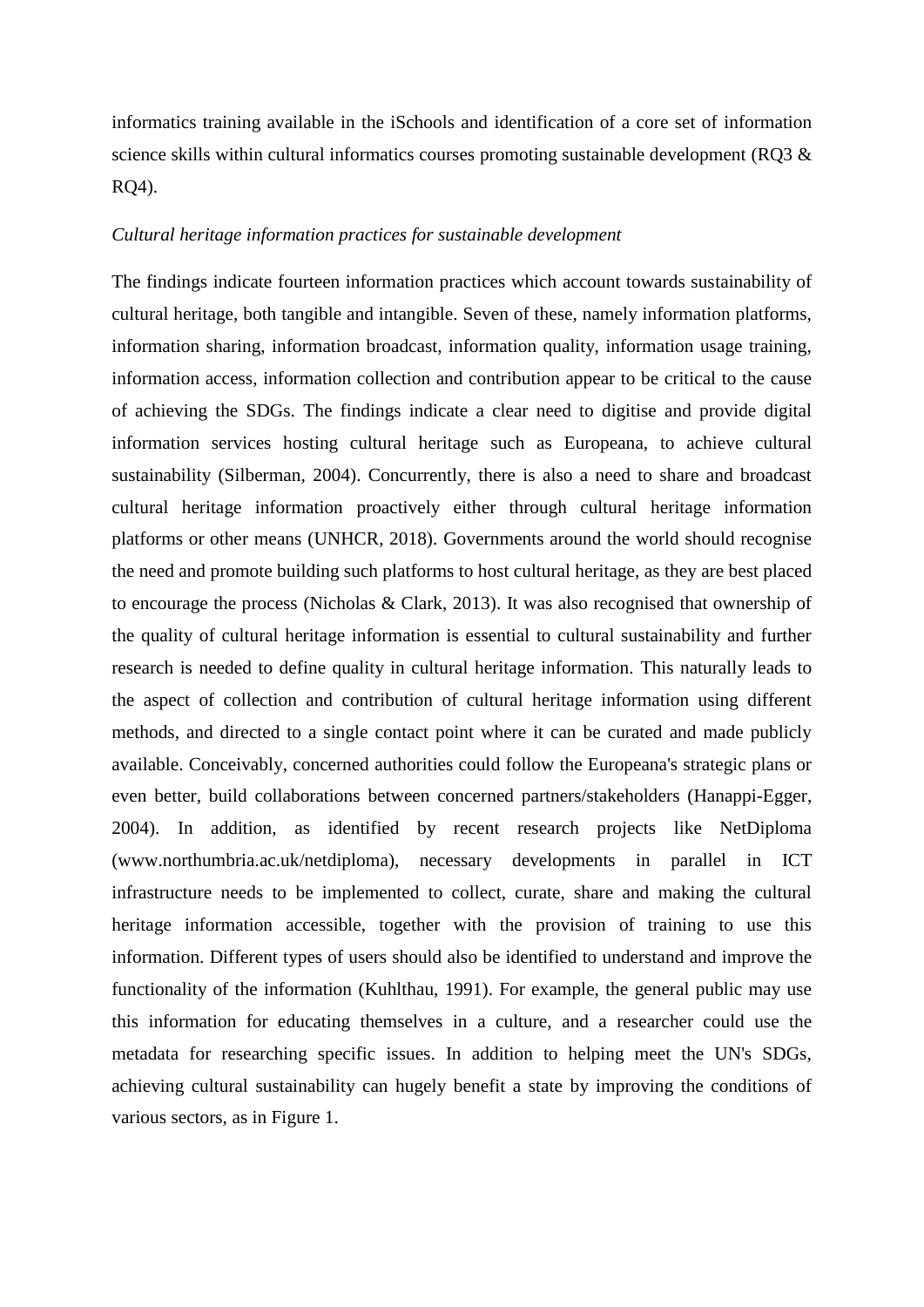The findings indicate various contexts of themes (cultural heritage information practices), which provide a window into the world of application of the discipline. Currently, several oral communication traditions possess intangible forms of indigenous medicine and health practices (Anyaoku et al., 2015), which when converted to recorded forms, could be investigated by the researchers to confirm its effectiveness. Similarly, when collected, intangible forms of information about the environment that is available with indigenous communities living around the world can offer new knowledge to researchers in various disciplines and policymakers to make appropriate development and policy decisions. Cultural heritage information when collected and made available, could also be beneficial to the integration of immigrants and local communities, especially in the current state of affairs, where 68.5 million people worldwide are forcibly displaced due to various factors (UNHCR, 2018). A good example is the Comfrey Project (http://thecomfreyproject.org.uk/), which builds immigrant integration in the North-East of England through recording and harnessing the skills of immigrants for the benefit of the local community. In terms of commercialisation, curated and analysed data from cultural heritage could be merged onto Creative Commons to earn copyrights, and further commercial usage. Therefore, the long term implication of this research envisages the empowerment of various academic disciplines, people and communities and the environment etc. as a result of contributions from cultural heritage informatics (Hanappi-Egger, 2004).

#### *Education in cultural heritage information management*

The findings indicate that 2.3% of all the courses at different levels focus on museum informatics, arts, culture and heritage, however at postgraduate research level, the percentage appears to be much higher. This finding corroborates previous research (Brown, 2007; Boyd, 2011) which concluded that, although there is an interest in the field of cultural informatics and digital humanities, the learning element of it at higher education institutions appears to grow at a slower rate due to various factors ranging from career prospects to social pressures. Previous research (Dalbello, 2011; Dorner, 2009; Liu, 2012) recommends that a combination of marketing the courses/modules by depicting the nature of cultural heritage informatics, creating awareness by showcasing world class research performed in the discipline and developing a sense of urgency about the threat of culture loss etc. could create interest. The concept of cultural sustainability as the fourth pillar of sustainable development, and the key findings of our research can generate more interest in cultural heritage information education. Many researchers (Silberman, 2004; Ionnides et al., 2006; Ott & Pozzi, 2008; Marden et al.,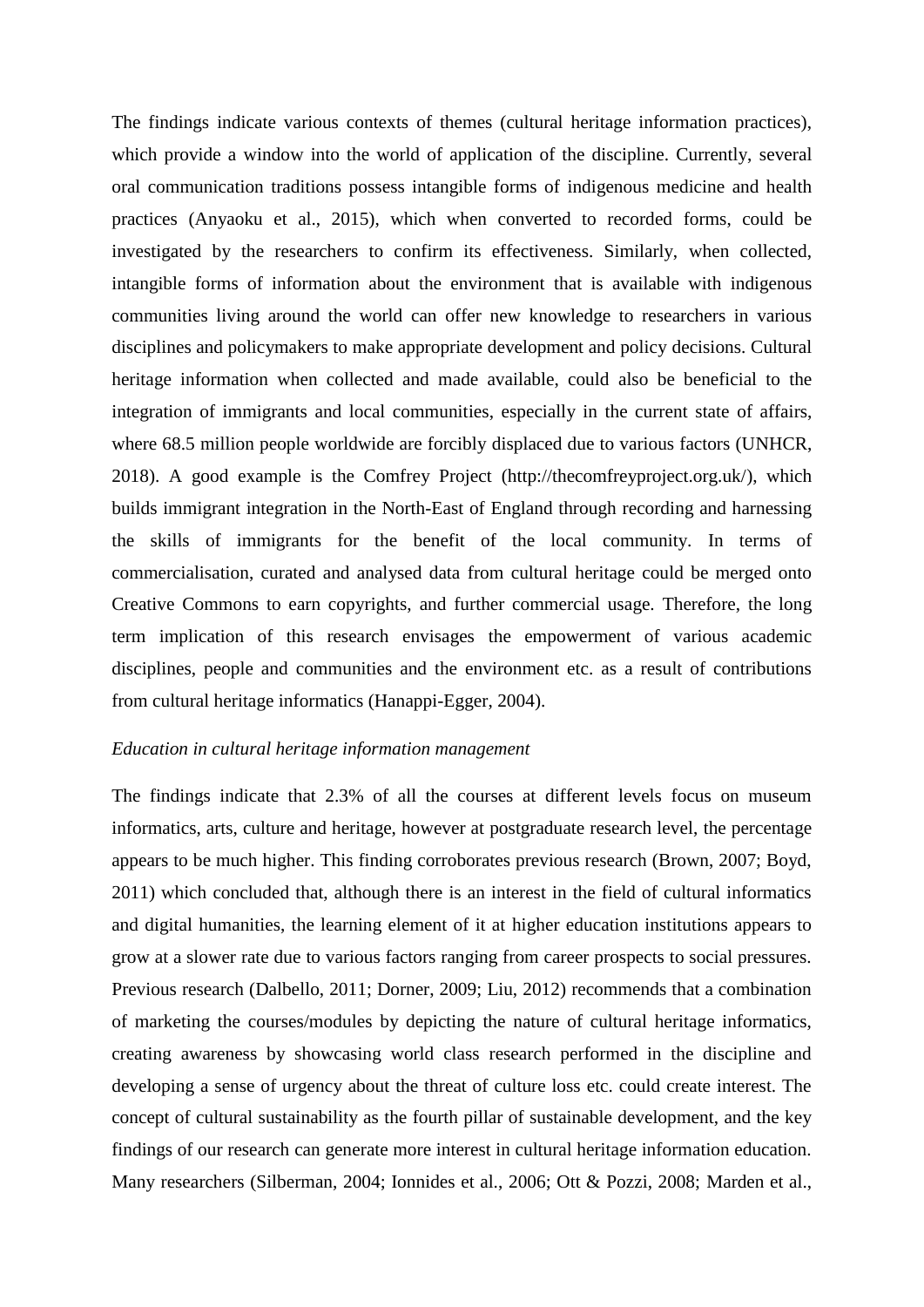2013; Keener, 2015) recommend that governments, academics and relevant stakeholders' collaboration are necessary to promote pedagogy in this field. The findings of this paper, along with various ongoing research projects led by UNESCO (see for example, [https://en.unesco.org/gap/partner-networks\)](https://en.unesco.org/gap/partner-networks) and other research projects (see for example, [www.northumbria.ac.uk/netdiploma](http://www.northumbria.ac.uk/netdiploma) and [https://www.leapsgcrf.com/\)](https://www.leapsgcrf.com/) may lead to the development of a novel curriculum focussing cultural heritage information management, and such novel curriculum can be offered to students in the form of massive open online courses (MOOCs), which can provide two benefits. MOOCs can be used as an instrument to test the market for the demand of the course/module and secondly, and more importantly, MOOCs will create awareness regarding the interdisciplinary nature of cultural heritage informatics, and thus create generate interest in further education and research (Wang et al., 2014; Zheng et al., 2015; Howarth et al., 2016; ). Additionally, MOOCs hugely benefit continuous and lifelong learning programs (Steffens, 2015; Fisher, 2014). The cultural heritage information practices which contribute to sustainability can be categorised under various types of skills, further contributing towards a potential course (Figure 6).

#### Constituents of a cultural heritage information course



Figure 6. Potential curriculum structure of cultural heritage information course

#### **Conclusion**

This study shows that cultural heritage is quite multi-disciplinary by nature (refer to figure 1 and various contexts). Various strands of skills are required to successfully learn cultural heritage informatics. The fourteen information practices for cultural sustainability, found in this study, are classified into information (management) skills, technology skills, application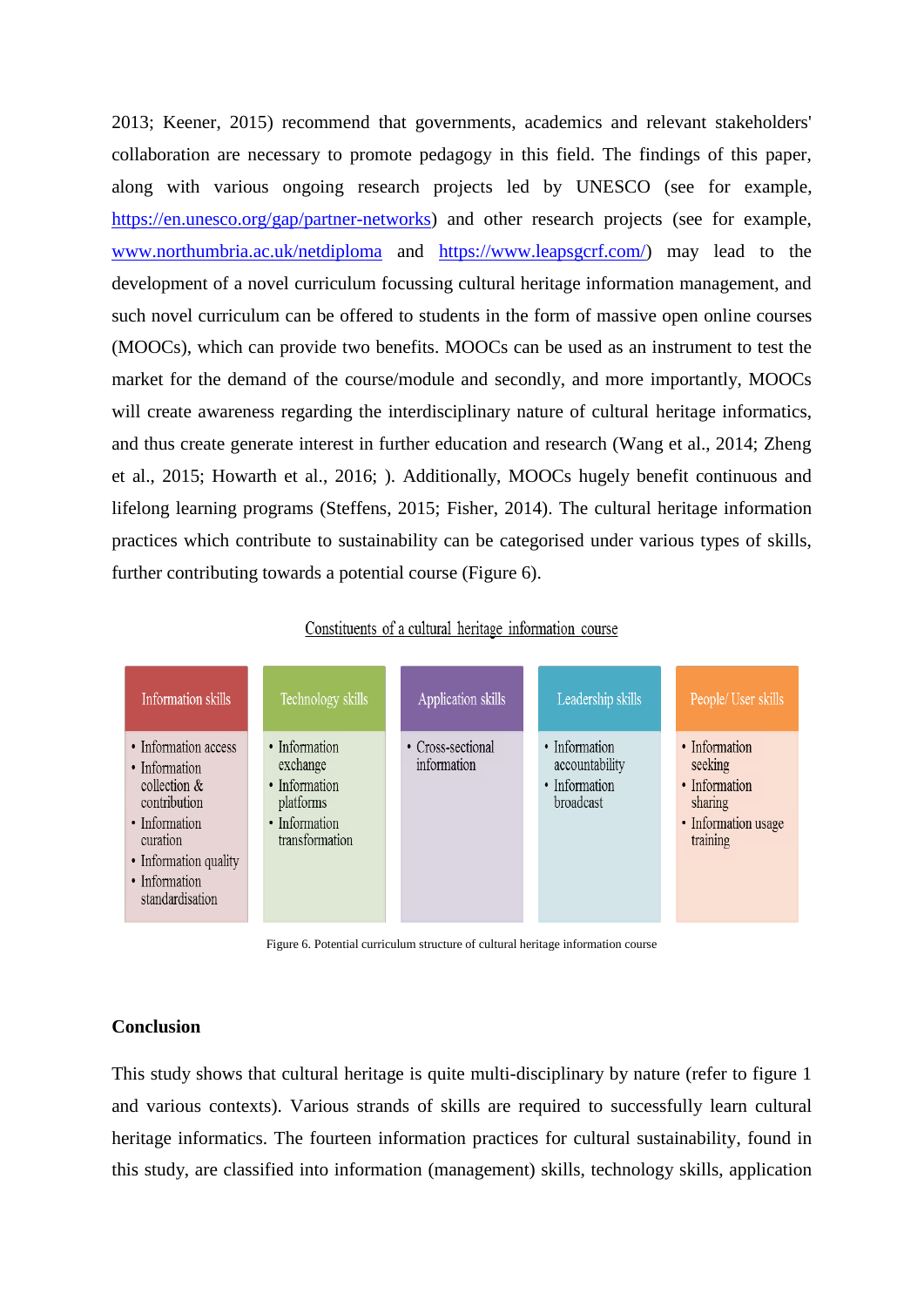skills, leadership skills and people/ user skills, as depicted in Figure 6. These give an idea of how future courses in the field could be designed. Some of the skills also map onto other categories, for example between the technology and people/user skills. The varied skill-set (figure 7) required to learn the field and potential applications (figure 1 and various contexts) gives an indication that the field is considerably applied by nature.

Recently, several cultural heritage research projects have been funded by the European Commission, e.g. the SASMAP project that aims to survey, preserve and record cultural heritage information from submerged under water objects (shipwrecks, air-crashes, landscapes etc.). This project requires collaboration between researchers in Arts and Humanities, and various applied and pure sciences (SASMAP, 2017). Clearly, the field of cultural heritage informatics is evolving tremendously and requisitions a balanced set of skills from several disciplines at theoretical and applied levels.

| Information practices for<br>cultural sustainability |               | Information skills/ training<br>requirements            |
|------------------------------------------------------|---------------|---------------------------------------------------------|
| Cross-sectional information                          |               | Applications in specific fields/ policies               |
| Information access                                   |               | Information organisation and access                     |
| Information accountability                           | →             | Management and leadership role                          |
| Information broadcast                                | →             | Communication & dissemination                           |
| Information collection & contribution                |               | Collection development & digitisation                   |
| Information curation                                 | →             | Curation & long-term preservation                       |
| Information exchange                                 |               | Networks, standards & interoperability                  |
| Information platforms                                | $\rightarrow$ | ICT infrastructure, systems & networks                  |
| Information quality                                  | →             | Authentication, quality control & standards             |
| Information seeking                                  | $\rightarrow$ | User behaviour, information seeking & retrieval         |
| Information sharing                                  | $\rightarrow$ | Open access, data sharing culture, policies & practices |
| Information standardisation                          | $\rightarrow$ | Standards & metadata                                    |
| Information transformation                           | →             | Digital technologies $&$ tools for innovative re-use    |
| Information usage training                           | →             | User education, digital/ information/ data literacy     |

Figure 7. Information skills/ training requirements to embody information practices for cultural sustainability

Although iSchools and various higher education institutions offer courses/modules teaching the required skills, perhaps there is a need to re-think about the curriculum being offered. The information practices identified may be mapped onto some specific information science skills and training requirements. Most of these skills are offered by the iSchools in the context of digital scholarly content and web resources, but not always in the context of cultural heritage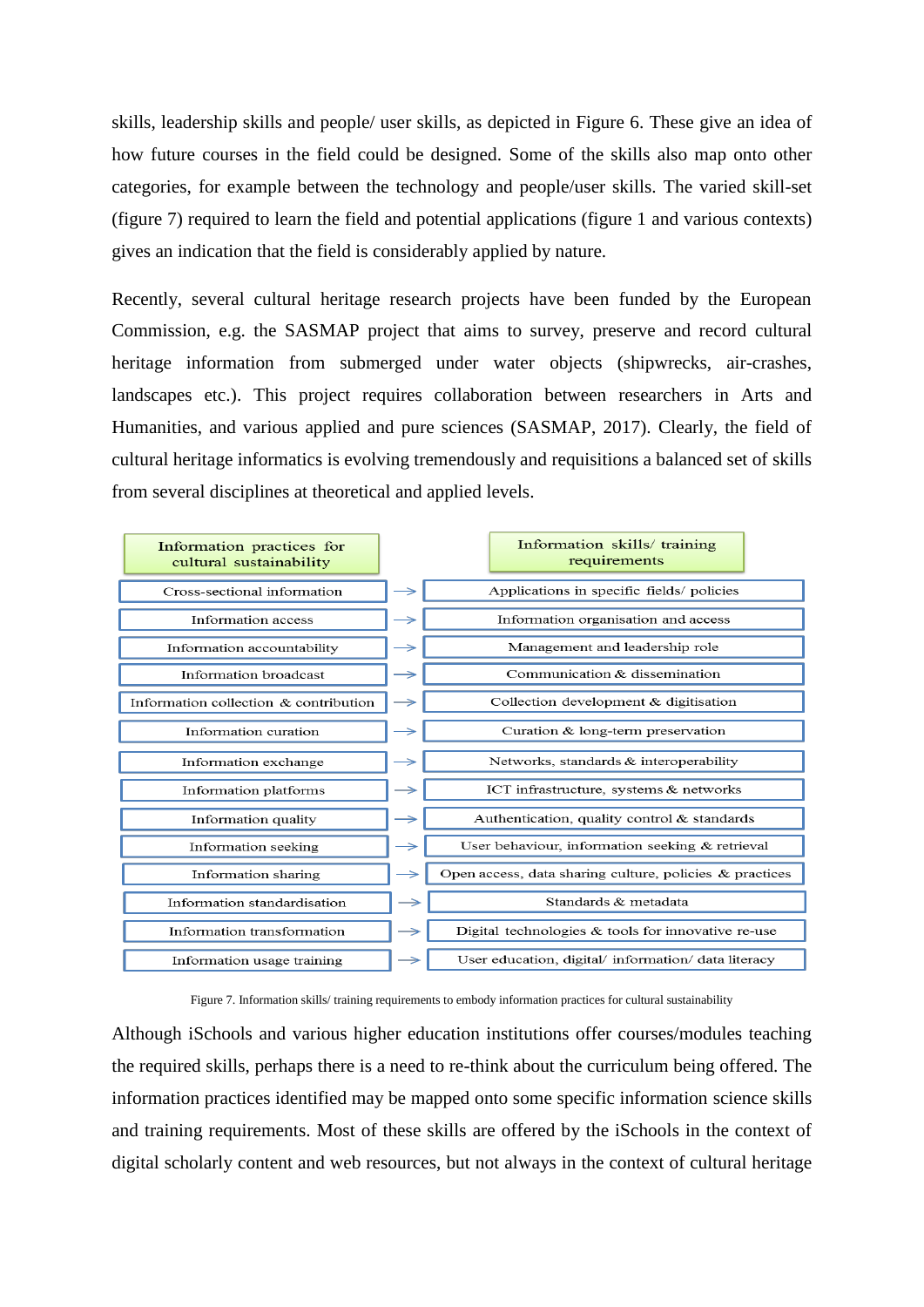information. Figure 7 gives an illustration of the various information practices for cultural sustainability and how they map onto information skills and training offered at various higher education institutions. Overall the research demonstrates a thematic analysis of cultural heritage policy documents can be used to explore the key themes for cultural informatics education and research that can lead to sustainable development. Cultural heritage information education should cover a series of skills that can be categorised in five key areas, viz. information, technology, leadership, application, and people and user skills.

As the study primarily interprets the assertions made by the UN and national governments, academics and specific subject experts could potentially hold different perspectives on information practices promoting cultural sustainability. In view of the potential differences, it is necessary to address this issue through comparative analysis studies of the possible differences in perspectives and refine the identified practices (Pickvance, 2005; Glaser & Strauss, 2017). Further, taking an interpretivist stance might mitigate the findings, hence a systematic review followed by a qualitative meta-analysis could accurately identify the findings (Petticrew & Roberts, 2008; Card, 2015). The study's second part mainly depends upon the information of the courses offered by iSchools through their websites for the gap analysis. The course/module descriptors in the websites might not comprehensively describe a course/module; therefore full course details should be considered in future investigations.

Many states worldwide, have committed to achieving sustainability by 2030, and with the recent inclusion of culture as one of the primary pillar of sustainability, it becomes essential to take the necessary steps from different disciplines to work towards the cause. iSchools are well positioned to take this opportunity and contribute to the cause by offering not only training in cultural heritage informatics, but also creating awareness and encouraging novel applications and innovations in the field.

#### **References**

Agenda 21 for Culture (2015). United Cities and Local Governments Culture Summit-Culture and Sustainable Cities. Final Report. Available at<https://tinyurl.com/yah7amju> .

Alexander, B., & Davis, R. F. (2012). Should liberal arts campuses do digital humanities? Process and products in the small college world. *Debates in the digital humanities*, 368-389.

Anyaoku, E. N., Nwafor-Orizu, O. E., & Eneh, E. A. (2015). Collection and preservation of traditional medical knowledge: Roles for medical libraries in Nigeria. *Journal of Library and Information Sciences*, *3*(1), 33-43.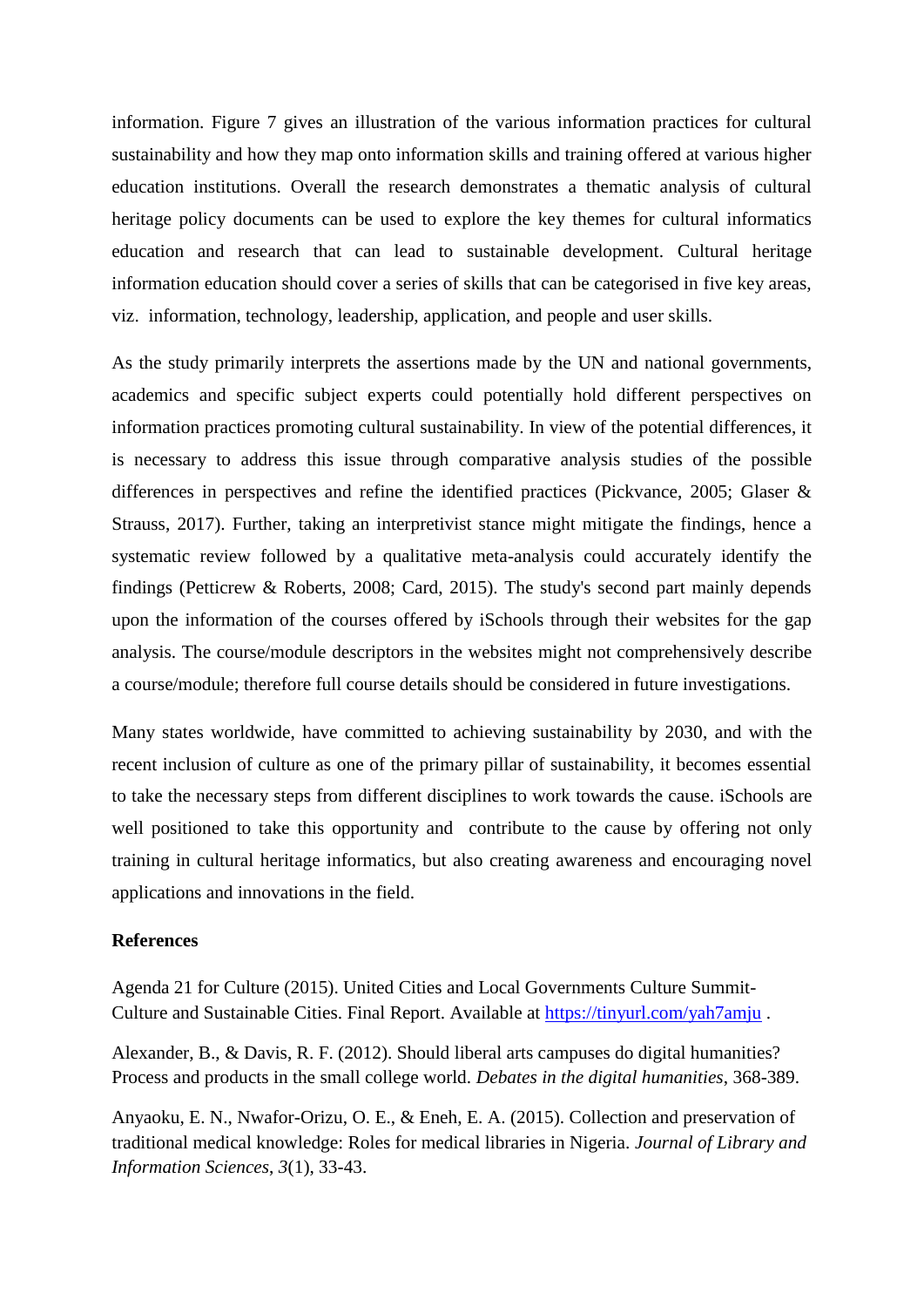Bail, C. A. (2014). The cultural environment: measuring culture with big data. *Theory and Society*, *43*(3-4), 465-482.

Bennett, D., Reid, A., & Petocz, P. (2014). Creative workers' views on cultural heritage and sustainability. *Journal of Aesthetics & Culture*, *6*(1), 24476.

Borgman, C. L. (2009). The digital future is now: A call to action for the humanities. *Digital Humanities Quarterly*, 3(4). [http://digitalhumanities.org/dhq/vol/3/4/000077/000077.html](http://digitalhumanities.org/dhq/vol/3/4/000077/000077.html%20/000077.html)  [/000077.html](http://digitalhumanities.org/dhq/vol/3/4/000077/000077.html%20/000077.html)

Boyd, J. (2011). Myths, misconceptions, problems and issues in arts education [Electronic Version]. Available at

[https://www.qcaa.qld.edu.au/downloads/publications/research\\_qscc\\_arts\\_boyd.pdf](https://www.qcaa.qld.edu.au/downloads/publications/research_qscc_arts_boyd.pdf)

Braun, V., & Clarke, V. (2006). Using thematic analysis in psychology. *Qualitative Research in Psychology*, *3*(2), 77-101.

Brown, R. (2007). Enhancing student employability? Current practice and student experiences in HE performing arts. *Arts and Humanities in Higher Education*, *6*(1), 28-49.

Brundtland, G. H. (1987). *Report of the World Commission on environment and development:" our common future."*. United Nations.

Bullen, E., Robb, S., & Kenway, J. (2004). 'Creative destruction': Knowledge economy policy and the future of the arts and humanities in the academy. *Journal of Education Policy*, *19*(1), 3-22.

Cabinet. (2018). What is Cabinet?. Oxford Internet Institute. Available at <https://www.cabinet.ox.ac.uk/what-cabinet> .

Card, N. A. (2015). *Applied meta-analysis for social science research*. Guilford Publications.

Cartwright, S., & Cooper, C. L. (1993). The role of culture compatibility in successful organizational marriage. *The Academy of Management Executive*, *7*(2), 57-70.

Chowdhury, G. G. (2016). How to improve the sustainability of digital libraries and information Services?. *Journal of the Association for Information Science and Technology*, *67*(10), 2379-2391.

Chowdhury, G., & Koya, K. (2017). Information practices for sustainability: Role of iSchools in achieving the UN sustainable development goals (SDGs). *Journal of the Association for Information Science and Technology*, *68*(9), 2128-2138.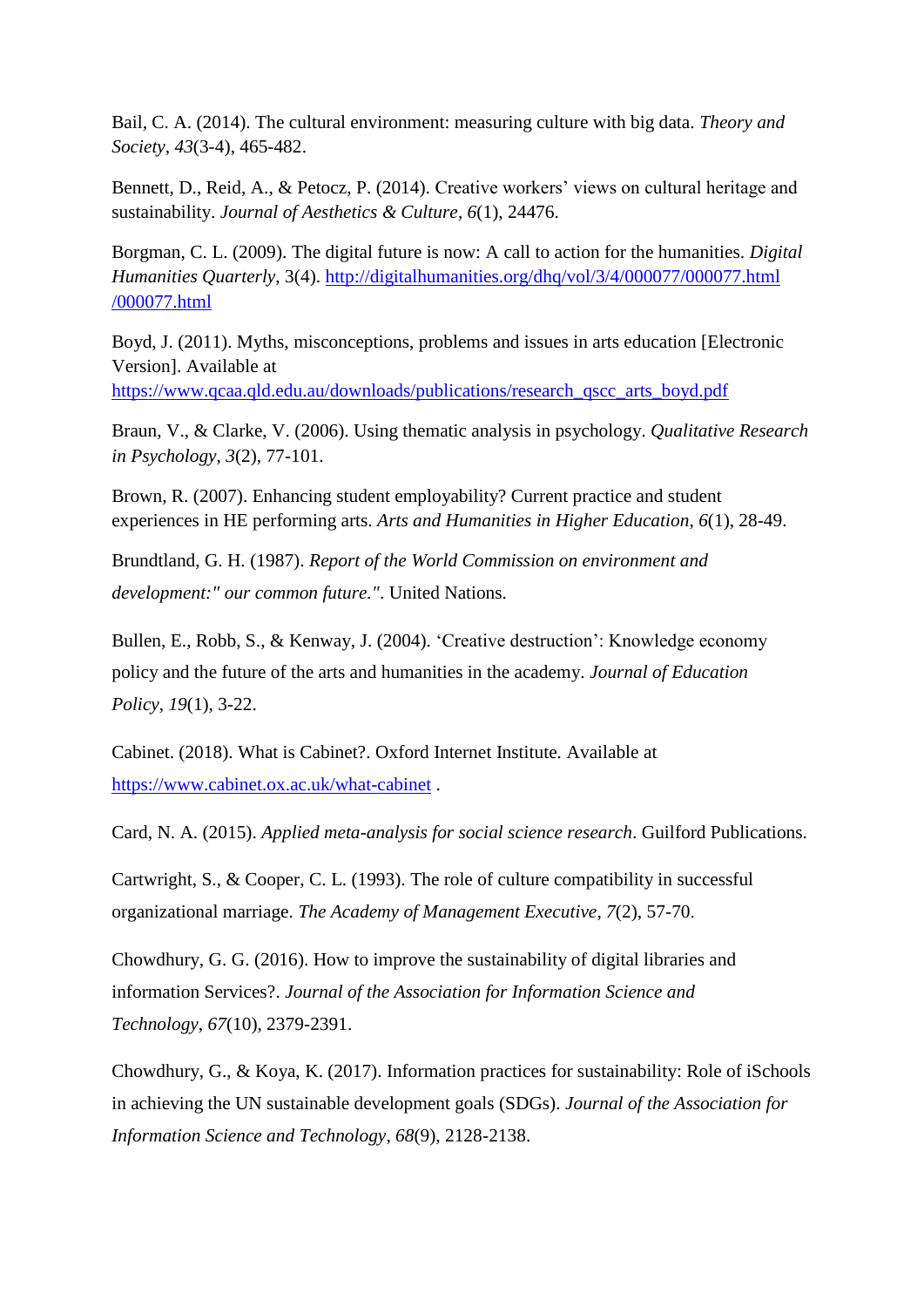Clark, R. E., & Estes, F. (2008). *Turning research into results: A guide to selecting the right performance solutions*. Information Age Pub Incorporated.

Clement, T. E., & Carter, D. (2017). Connecting theory and practice in digital humanities information work. *Journal of the Association for Information Science and Technology*, *68*(6), 1385-1396.

Comfrey Project. (2018). Our aims. Available at [http://thecomfreyproject.org.uk/about/our](http://thecomfreyproject.org.uk/about/our-aims/)[aims/](http://thecomfreyproject.org.uk/about/our-aims/)

Cox, A. M. (2012). An exploration of the practice approach and its place in information science. *Journal of Information Science*, *38*(2), 176-188.

Čuček, L., Klemeš, J. J., & Kravanja, Z. (2012). A review of footprint analysis tools for monitoring impacts on sustainability. *Journal of Cleaner Production*, *34*, 9-20.

Dalbello, M. (2011). A genealogy of digital humanities. *Journal of Documentation*, *67*(3), 480-506.

Denzin, N. K., & Lincoln, Y. S. (Eds.). (2011). *The Sage handbook of qualitative research*. Sage.

Dorner, D. G. (2009). Public sector readiness for digital preservation in New Zealand: The rate of adoption of an innovation in records management practices. *Government Information Quarterly*, *26*(2), 341-348.

Davenport, E. (2009). Everyday information practices: A social phenomenological perspective. *Journal of the American society for information science and technology*, *60*(12), 2590-2591.

Dobreva, M., & Chowdhury, S. (2010, June). A user-centric evaluation of the Europeana digital library. In *International Conference on Asian Digital Libraries* (pp. 148-157). Springer, Berlin, Heidelberg.

European Commission. Cultural Heritage Counts for Europe. Available at <https://tinyurl.com/yanhvzxg> .

European Commission. (2017). The European Year of Cultural Heritage 2018 takes off. Available at [http://europa.eu/rapid/press-release\\_IP-17-5067\\_en.htm](http://europa.eu/rapid/press-release_IP-17-5067_en.htm)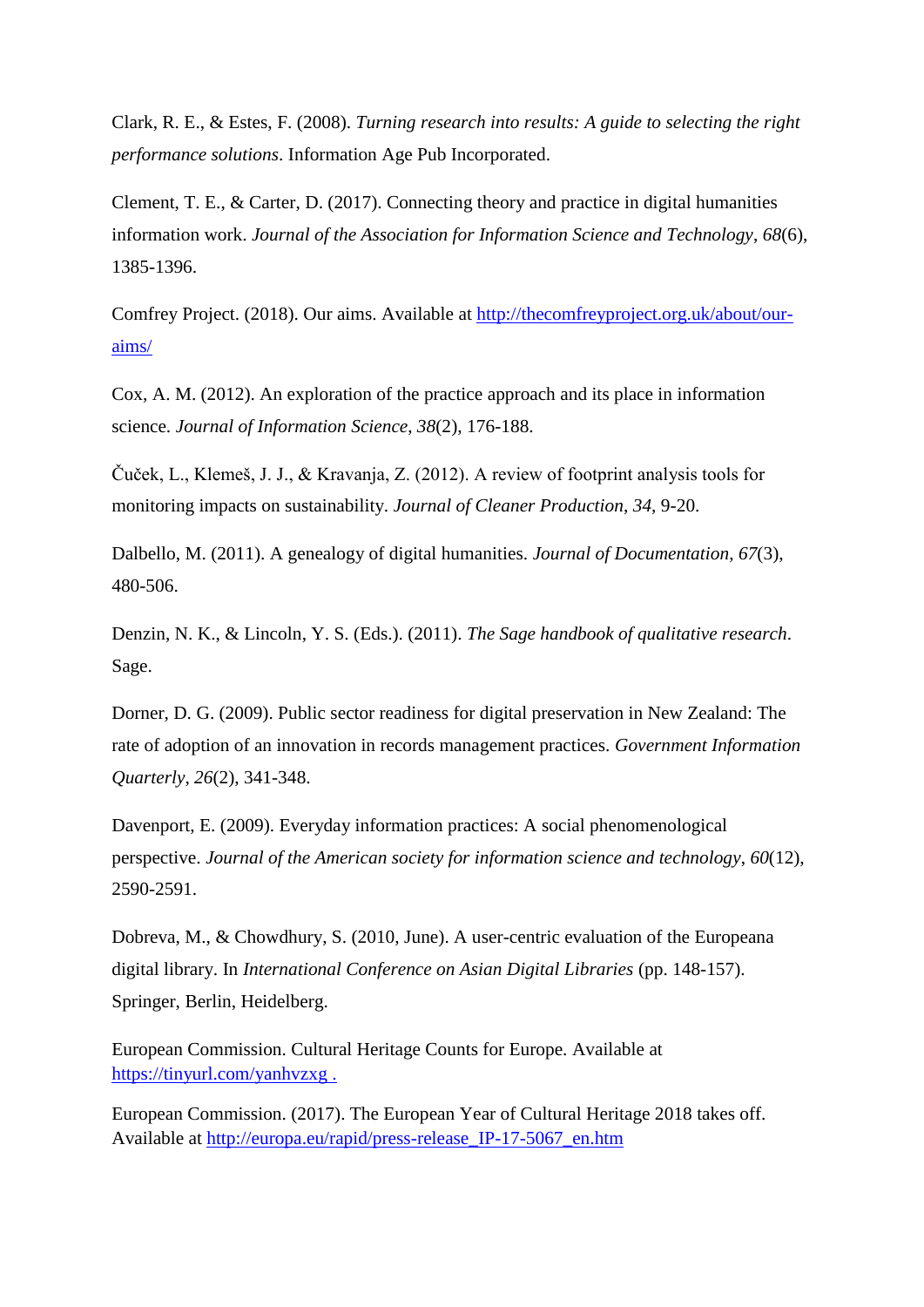European Commission. (2016). New Europeana Collections site brings people closer to culture. *Digital Single Market*. Available at<https://tinyurl.com/y7zeybma>

Europeana. (2010). Strategic Plan 2011-2015. Available at <https://tinyurl.com/y7hqn8ek>

Europeana. (2014). Europeana Strategy 2015-2020. Available at <http://strategy2020.europeana.eu/>

Fischer, G. (2014). Beyond hype and underestimation: identifying research challenges for the future of MOOCs. *Distance education*, *35*(2), 149-158.

Food and Agriculture Organisation. (2018). GIAHS: Globally important agricultural heritage systems. Available at<http://www.fao.org/giahs/en/> .

Forrest, C. (2012). *International law and the protection of cultural heritage*. Routledge.

Foucault, M. (2013). *Politics, philosophy, culture: Interviews and other writings, 1977-1984*. Routledge.

Freitas, M. (2006). Educação Ambiental e/ou Educação para o Desenvolvimento Sustentável? Uma análise centrada na realidade portuguesa. *Revista Iberoamericana de Educación*, *41*, 133-147.

Gibson, R. B. (2006). Beyond the pillars: sustainability assessment as a framework for effective integration of social, economic and ecological considerations in significant decision-making. *Journal of Environmental Assessment Policy and Management*, *8*(03), 259- 280.

Glaser, B. G., & Strauss, A. L. (2017). *Discovery of grounded theory: Strategies for qualitative research*. Routledge.

Graber, C. B. (2006). The new UNESCO Convention on Cultural Diversity: a counterbalance to the WTO?. *Journal of international economic law*, *9*(3), 553-574.

Gravari-Barbas, M., & Jacquot, S. (2014). World Heritage, tourism and sustainable development in Africa: discourses, approaches and challenges*. Tourism Review*, (4-5).

Hanappi-Egger, E. (2004). 12. Cultural Heritage: The Conflict between Commercialisation and Public Ownership. *Public Sector Information in the Digital Age: Between Markets, Public Management and Citizens' Rights*, 238.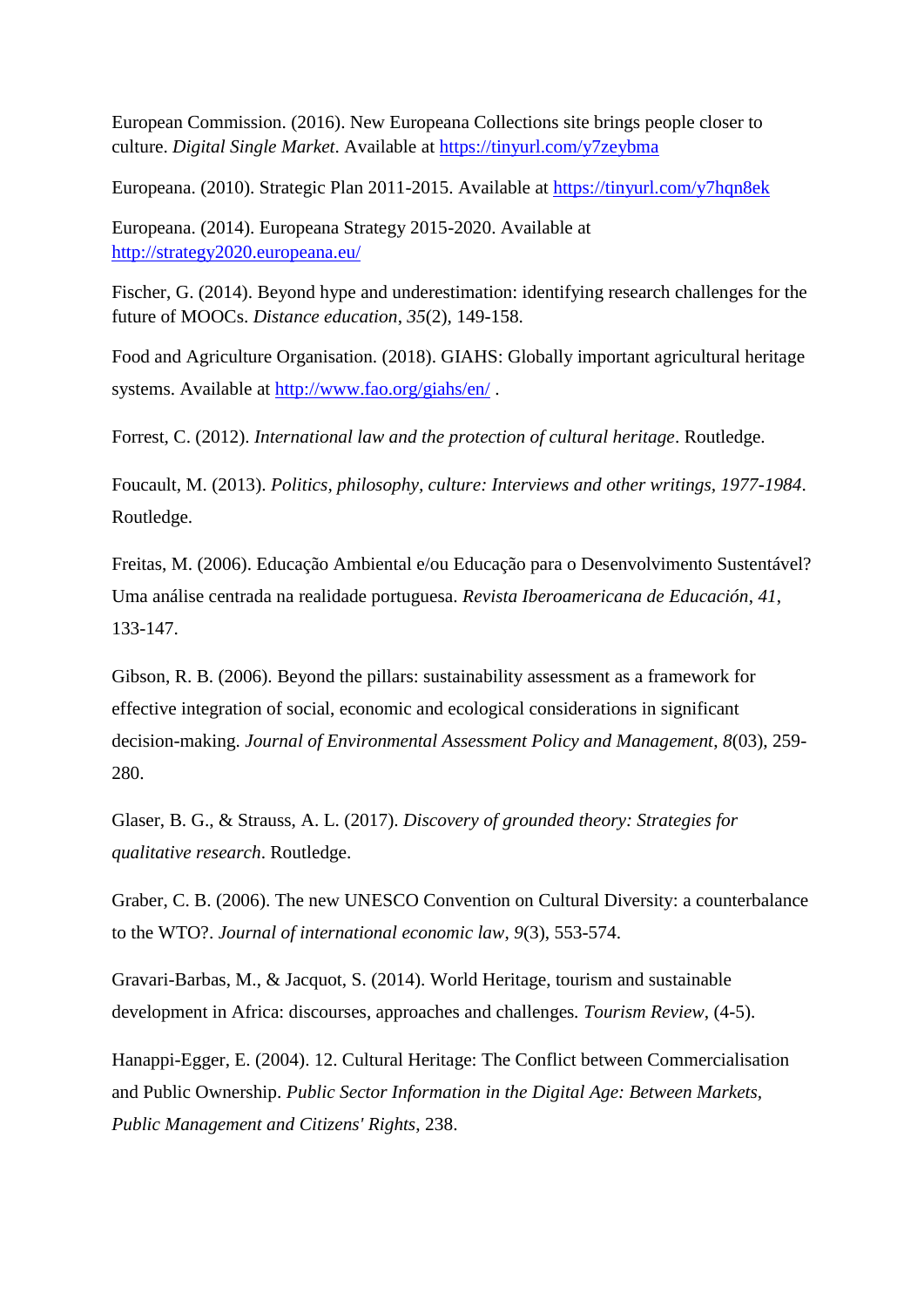Heritage Education Centre. (2018). The HEREDUC handbook for teachers. Available at <https://tinyurl.com/ycbycwey> .

Higgins, S. (2011). Digital curation: the emergence of a new discipline. *International Journal of Digital Curation*, *6*(2), 78-88.

Hirsch, Brett D., ed. *Digital Humanities Pedagogy: Practices, Principles and Politics*. Vol. 3. Open Book Publishers, 2012.

Hooper, A. (2013). *Culture and sustainable development in the Pacific* (p. 227). ANU Press.

Hosagrahar, J. (2018). Culture: at the heart of SDGs. UNESCO. Available at <https://tinyurl.com/y9lrwky5> .

Howarth, J. P., D'Alessandro, S., Johnson, L., & White, L. (2016). Learner motivation for MOOC registration and the role of MOOCs as a university 'taster'. *International Journal of Lifelong Education*, *35*(1), 74-85.

Hughes, K. (2011). Collaboration paints a bright future for arts education. *The Learning Professional*, *32*(1), 44.

Innocenti, P. (2018). A Taste of Home. Available at<http://nrl.northumbria.ac.uk/33185/>.

Ioannides, M., Arnold, D., Niccolucci, F., & Mania, K. (2006). The e-volution of Information Communication Technology in Culture Heritage.

iSchools. (2018). iSchools Vision. Available at<https://ischools.org/stories/ischool-movement/>

Jemielniak, D., & Wilamowski, M. (2017). Cultural diversity of quality of information on Wikipedias. *Journal of the Association for Information Science and Technology*. 68(10), 2460-2470.

Jeucken, M. (2010). *Sustainable finance and banking: The financial sector and the future of the planet*. Routledge.

Jones, S. E. (2013). *The emergence of the digital humanities*. Routledge.

Keener, A. (2015). The arrival fallacy: collaborative research relationships in the digital humanities.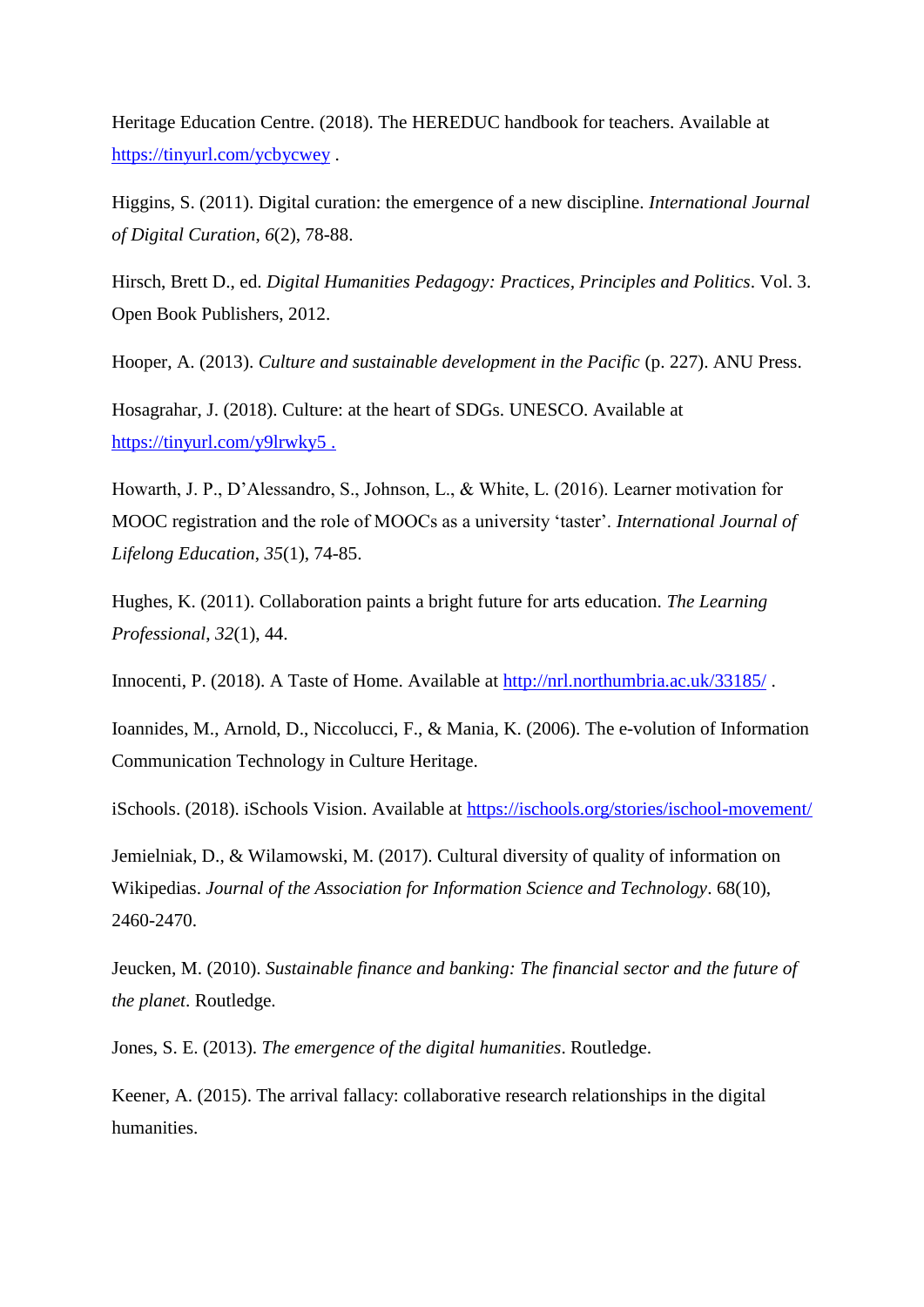King, N. (2004). Using templates in the thematic analysis of text. *Essential guide to qualitative methods in organizational research*, *2*, 256-70.

Klein, L. F., & Gold, M. (2016). Digital humanities: The expanded field. *Debates in the Digital Humanities*.

Kuhlthau, C. C. (1991). Inside the search process: Information seeking from the user's perspective. *Journal of the American society for information science*, *42*(5), 361-371.

LeBlanc, D. (2015). Towards integration at last? The SDGs as a network of targets. Sustainable Development. 23, 176-187.

Lenzerini, F. (2011). Intangible cultural heritage: The living culture of peoples. *European Journal of International Law*, *22*(1), 101-120.

Liu, A. (2012). The state of the digital humanities: A report and a critique. *Arts and Humanities in Higher Education*, *11*(1-2), 8-41.

McKenzie, P. J. (2003). A model of information practices in accounts of everyday-life information seeking. *Journal of Documentation*, *59*(1), 19-40.

Marden, J., Li-Madeo, C., Whysel, N., & Edelstein, J. (2013, September). Linked open data for cultural heritage: evolution of an information technology. In *Proceedings of the 31st ACM international conference on Design of communication* (pp. 107-112). ACM.

Maron, N., & Pickle, S. (2014). Sustaining the Digital Humanities: Host Institution Support Beyond the Start Up Phase.

Mayor, F. (1999). The role of Culture in Sustainable Development. *Sustainable Development: Education, the force of change. UNESCO, Caracas*.

Nicholas, D., & Clark, D. (2013). The second digital transition: to the mobile space—an analysis of Europeana. *Learned Publishing*, *26*(4), 240-252.

Nurse, K. (2006). Culture as the fourth pillar of sustainable development. *Small states: economic review and basic statistics*, *11*, 28-40.

Osborne, J., Simon, S., & Collins, S. (2003). Attitudes towards science: A review of the literature and its implications. *International journal of science education*, *25*(9), 1049-1079.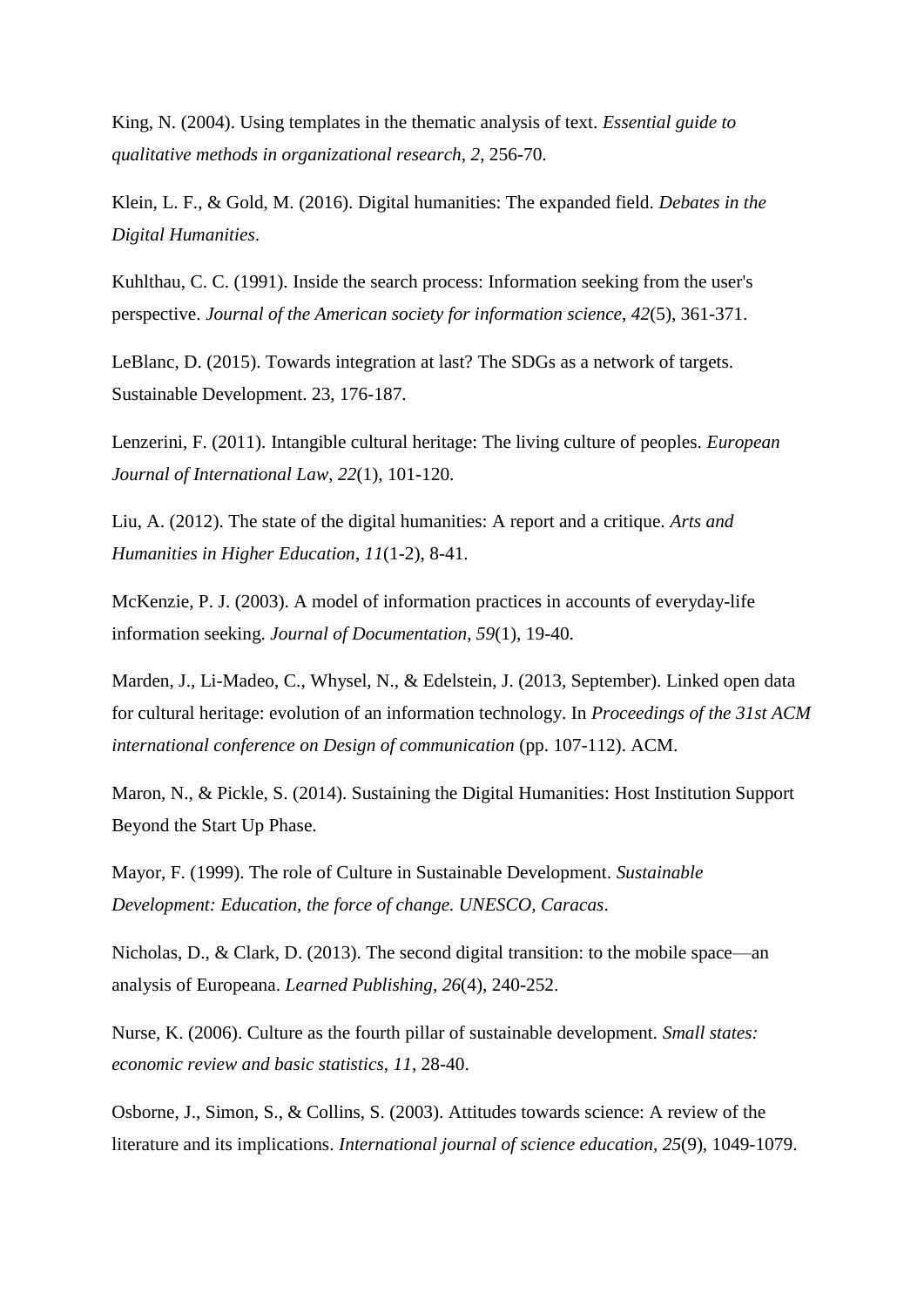Ott, M., & Pozzi, F. (2008, September). ICT and cultural heritage education: Which added value?. In *World Summit on Knowledge Society* (pp. 131-138). Springer, Berlin, Heidelberg.

Pasikowska-Schnass, M. (2018). Cultural heritage in EU policies. European Parliamentary Research Affairs. Available at<https://tinyurl.com/y88gve42> .

Petticrew, M., & Roberts, H. (2008). *Systematic reviews in the social sciences: A practical guide*. John Wiley & Sons.

Pickvance, C. (2005). The four varieties of comparative analysis: the case of environmental regulation. Available at http://eprints.ncrm.ac.uk/57/

Poole, A. H. (2017). "A greatly unexplored area": Digital curation and innovation in digital humanities. *Journal of the Association for Information Science and Technology*, *68*(7), 1772- 1781.

Poole, A. H. (2013). Now is the Future Now? The Urgency of Digital Curation in the Digital Humanities. *DHQ: Digital Humanities Quarterly*, *7*(2).

Richards, G., & Hall, D. (Eds.). (2003). *Tourism and sustainable community development* (Vol. 7). Psychology Press.

Robinson, L., Priego, E., & Bawden, D. (2015). Library and information science and digital humanities: two disciplines, joint future?. *Re-inventing information science in the networked society*.

Ruthven, I. & Chowdhury, G. (eds) (2015). Cultural heritage information: access and management. iResearch Series, London, Facet.

Sacco, P. L., Blessi, G. T., & Nuccio, M. (2009). Cultural policies and local planning strategies: What is the role of culture in local sustainable development?. *The Journal of Arts Management, Law, and Society*, *39*(1), 45-64.

Sample, M. (2013). The Digital Humanities is not about Building, it's about Sharing. *Defining Digital Humanities: A Reader. Farnham, Surrey: Ashgate*, 255-257.

SASMAP. (2017). About SASMAP. Available at<http://sasmap.eu/about-sasmap/>

Silberman, N. (2004). Beyond theme parks and digitized data: what can cultural heritage technologies contribute to the public understanding of the past. *CAIN et al*, 9-12.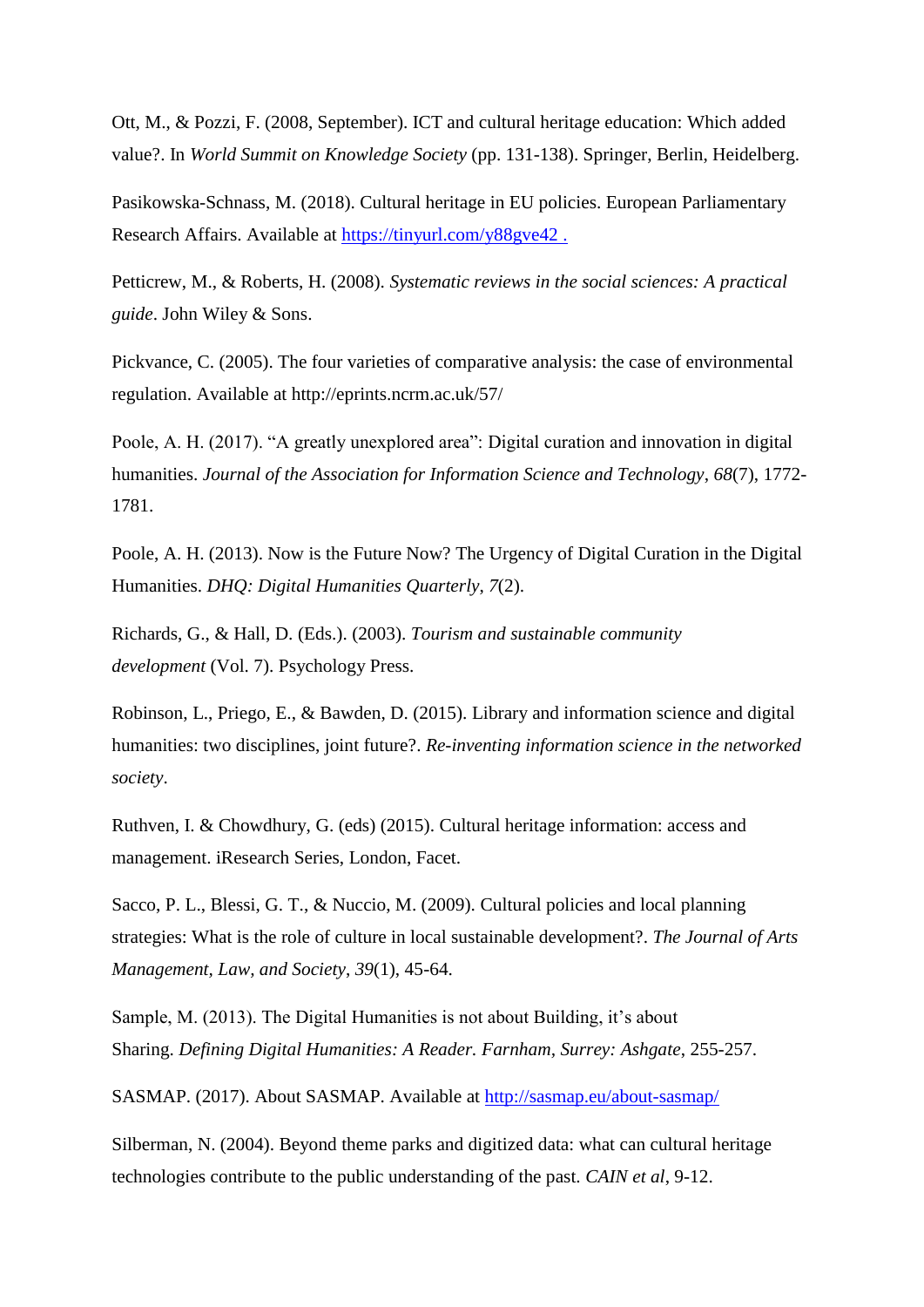Smardon, R. C. (2008). A comparison of Local Agenda 21 implementation in North American, European and Indian cities. *Management of Environmental Quality: An International Journal*, *19*(1), 118-137.

Smithsonian Libraries. (2018). About our collections. Digital Collections. Available at <https://library.si.edu/collections> .

Soini, K., & Birkeland, I. (2014). Exploring the scientific discourse on cultural sustainability. *Geoforum*, *51*, 213-223.

Stanco, F., Battiato, S., & Gallo, G. (Eds.). (2011). *Digital imaging for cultural heritage preservation: Analysis, restoration, and reconstruction of ancient artworks*. CRC Press.

Steffens, K. (2015). Competences, learning theories and MOOCs: Recent developments in lifelong learning. *European Journal of Education*, *50*(1), 41-59.

Subasinghe, R., Soto, D., & Jia, J. (2009). Global aquaculture and its role in sustainable development. *Reviews in Aquaculture*, *1*(1), 2-9.

Sula, C. A. (2013). Digital humanities and libraries: A conceptual model. *Journal of Library Administration*, *53*(1), 10-26.

Teye, V., Sirakaya-Turk, E. & Sonmez, S. (2011). Heritage tourism in Africa: residents' perception of African-American and white tourists, *Tourism Analysis*, 16(2), 169-85.

UNDP. (2019). What are Sustainable Development Goals?. Available at <https://www.undp.org/content/undp/en/home/sustainable-development-goals.html>

UNESCO. (2001). UNESCO Universal Declarations on Cultural Diversity. In Records of the General Conference- 31<sup>st</sup> Session. Available at<https://tinyurl.com/ydz9njbm>.

UNESCO. (2005). Convention on the protection and promotion of diversity of cultural expressions. Available at<https://tinyurl.com/yco8zqo3> .

UNESCO. (2012). UN System Task Team on the Post-2015 UN Development Agenda: Culture: a Driver and an Enabler of Sustainable Development.

Unesco (2013).Culture: an enabler for environmental sustainability. Proceedings- Hangzhou International Congress, May 15-17, 2013. Available at<https://tinyurl.com/ycqh7m5q> .

UNESCO. (2018). Building knowledge societies. Available at<https://tinyurl.com/ycfrusgj> .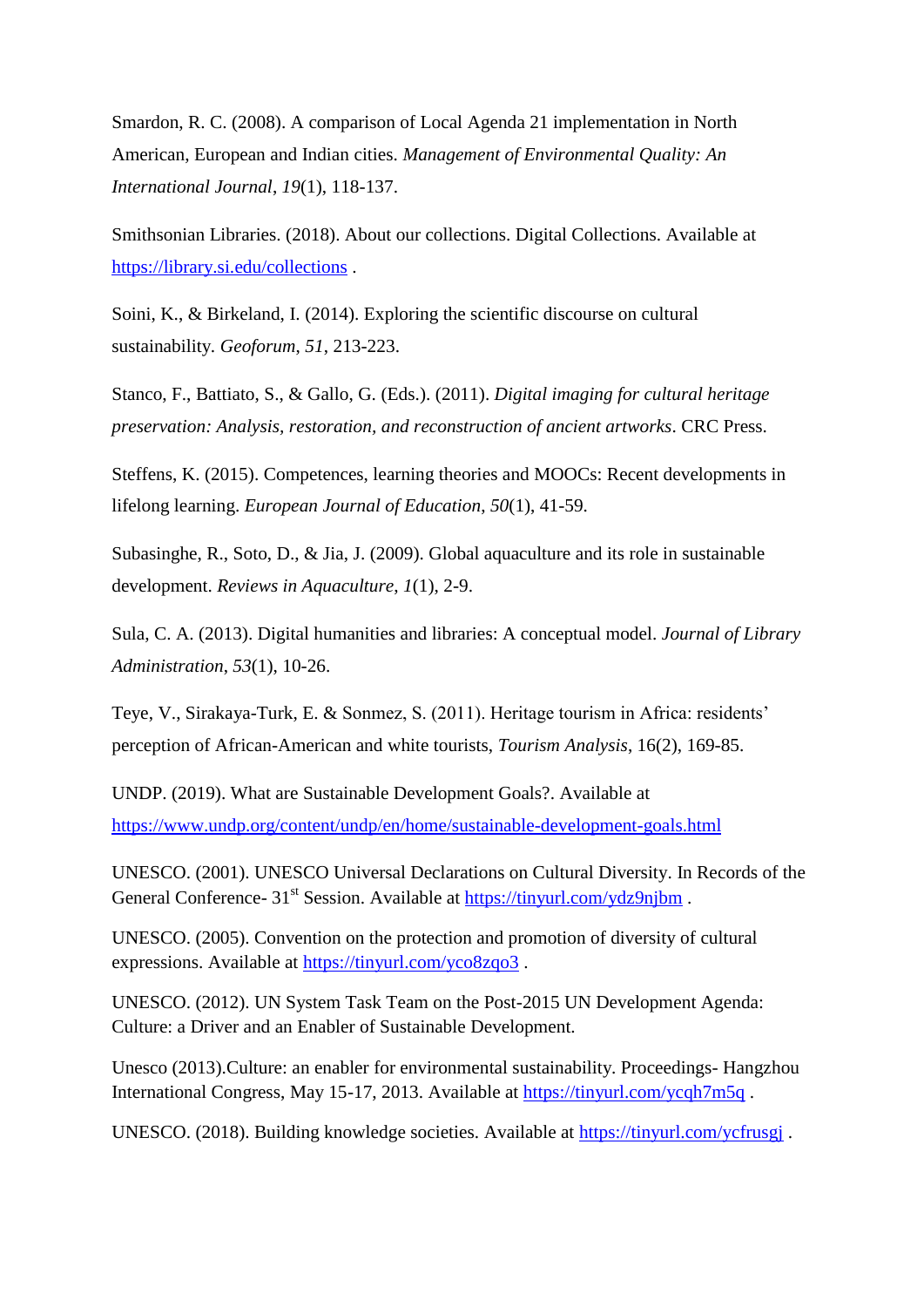UNESCO. (2018). Intangible cultural heritage and gender. Available at <https://ich.unesco.org/doc/src/34300-EN.pdf>

UNESCO. (2018). Local and indigenous knowledge systems. Women's knowledge: traditional medicine and nature (Mauritius, Reunion and Rodrigues). Available at <https://tinyurl.com/yan8z8vh>

UNESCO. (2018). Tangible Cultural Heritage. Available at<https://tinyurl.com/y8qvogtd> .

United Nations High Commissioner for Refugees. (2018). Figures at a glance. Available at <http://www.unhcr.org/uk/figures-at-a-glance.html>

United Nations General Assembly. (2015). Resolution adopted by the General Assembly on 25 September 2015 70/1. *Transforming our world: the*, *2030*.

Un-Habitat. (2016). *Planning sustainable cities: global report on human settlements 2009*. Routledge.

Wang, Y., Paquette, L., & Baker, R. (2014). A longitudinal study on learner career advancement in MOOCs. *Journal of Learning Analytics*, *1*(3), 203-206.

World Bank Group. (2017). Promoting disaster resilient cultural heritage. Available at <https://tinyurl.com/yc5dr7yz> .

World Commission on Culture and Development. (1995). Our Creative Diversity. EGOPRIM, France.

World Intellectual Property Organisation. (2015). Intellectual Property and Traditional Medical Knowledge. Available at [http://www.wipo.int/edocs/pubdocs/en/wipo\\_pub\\_tk\\_6.pdf](http://www.wipo.int/edocs/pubdocs/en/wipo_pub_tk_6.pdf)

WSIS. (2017). WSIS Forum 2017- Outcome Document. Available at <https://tinyurl.com/yace57md> .

Zakaras, L., & Lowell, J. (2008). *Cultivating demand for the arts: Arts learning, arts engagement, and state arts policy* (Vol. 640). Rand Corporation.

Zheng, S., Rosson, M. B., Shih, P. C., & Carroll, J. M. (2015, February). Understanding student motivation, behaviors and perceptions in MOOCs. In *Proceedings of the 18th ACM conference on computer supported cooperative work & social computing* (pp. 1882-1895). ACM.

Zilberg, J. (2018). Debates in the Digital Humanities 2016. Available at [https://www.mitpressjournals.org/doi/pdf/10.1162/LEON\\_r\\_01562](https://www.mitpressjournals.org/doi/pdf/10.1162/LEON_r_01562)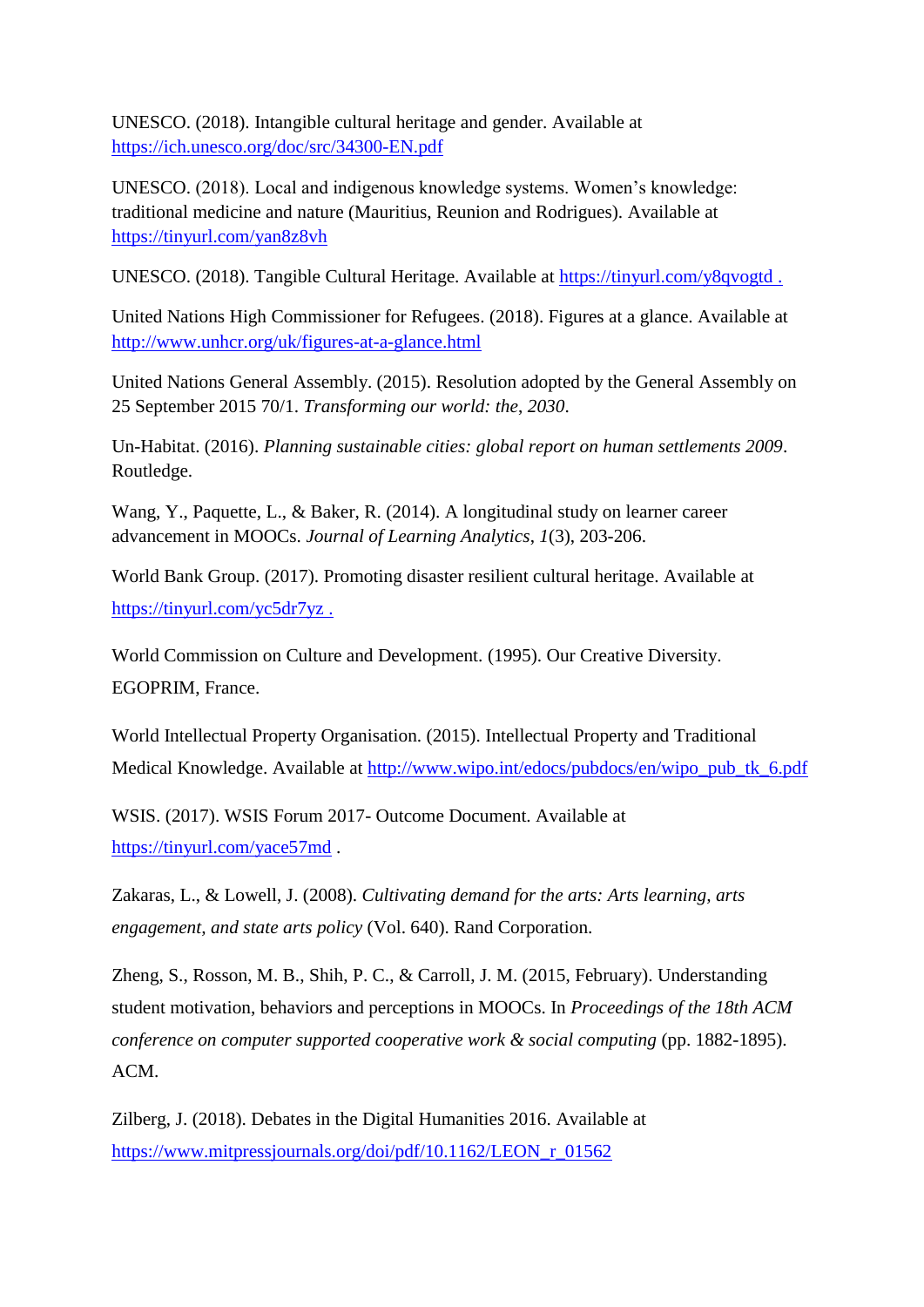Zorich, D. (2008). *A survey of digital humanities centers in the United States*. Washington, DC: Council on Library and Information Resources.

# **Ethics approval**

This research does not require any ethics approval.

# **Competing Financial Interests**

This research work did not receive any funding.

# **Appendices**

Appendix 1: Documents analysed to identify cultural heritage information practices

| No.            | <b>Document Title</b>                                                                                                      | Organisation          |
|----------------|----------------------------------------------------------------------------------------------------------------------------|-----------------------|
| $\mathbf{1}$   | Culture 21: Actions - Commitments on the role of culture in sustainable cities                                             | Agenda 21 for Culture |
| $\overline{c}$ | Culture 21: United Cities and Local Governments- Committee on Culture                                                      | Agenda 21 for Culture |
| 3              | Agenda 21: United Nations Conference on Environment & Development                                                          | <b>UN</b>             |
|                | Rio de Janerio, Brazil, 3 to 14 June 1992.                                                                                 |                       |
| $\overline{4}$ | Advice on local implementation of the Agenda 21 for Culture                                                                | Agenda 21 for Culture |
| 5              | Cultural indicators and Agenda 21 for Culture                                                                              | Agenda 21 for Culture |
| 6              | Cities, Refugees and Culture: Briefing                                                                                     | Agenda 21 for Culture |
| $\tau$         | Culture, Climate Change and Sustainable Development: Briefing                                                              | Agenda 21 for Culture |
| 8              | Culture, Cities and Identity in Europe                                                                                     | Agenda 21 for Culture |
| 9              | Culture: Fourth Pillar of Sustainable Development                                                                          | Agenda 21 for Culture |
| 10             | Why must culture be at the heart of sustainable urban development?                                                         | Agenda 21 for Culture |
| 11             | Operationalising culture in the sustainable development of cities                                                          | Agenda 21 for Culture |
| 12             | Agenda 21 for culture in France- State of affairs and outlook                                                              | Agenda 21 for Culture |
| 13             | Culture 21: Local policies for cultural diversity- executive summary                                                       | Agenda 21 for Culture |
| 14             | Rio+20 and culture-Advocating for culture as a pillar for sustainability                                                   | Agenda 21 for Culture |
| 15             | Culture, local governments and millennium development goals                                                                | Agenda 21 for Culture |
| 16             | Culture and sustainable development: examples of institutional innovation and proposal of a new cultural<br>policy profile | Agenda 21 for Culture |
| 17             | Cities, cultures and developments: A report that marks the fifth anniversary of Agenda 21 for culture                      | Agenda 21 for Culture |
| 18             | Agenda 21: Theme- Creativity                                                                                               | Agenda 21 for Culture |
| 19             | Agenda 21: Theme- Local policies and diversity                                                                             | Agenda 21 for Culture |
| 20             | Agenda 21: Theme- cultural policies and sustainable development                                                            | Agenda 21 for Culture |
| 21             | Agenda 21: Theme- Globalisation/Localisation - Glocalisation                                                               | Agenda 21 for Culture |
| 22             | Agenda 21: Theme- Cultural governance and citizenship                                                                      | Agenda 21 for Culture |
| 23             | Agenda 21: Theme- Cultural indicators                                                                                      | Agenda 21 for Culture |
| 24             | Role of culture in achieving millennium development goals (MDGs)                                                           | Agenda 21 for Culture |
| 25             | Local cultural planning and management                                                                                     | Agenda 21 for Culture |